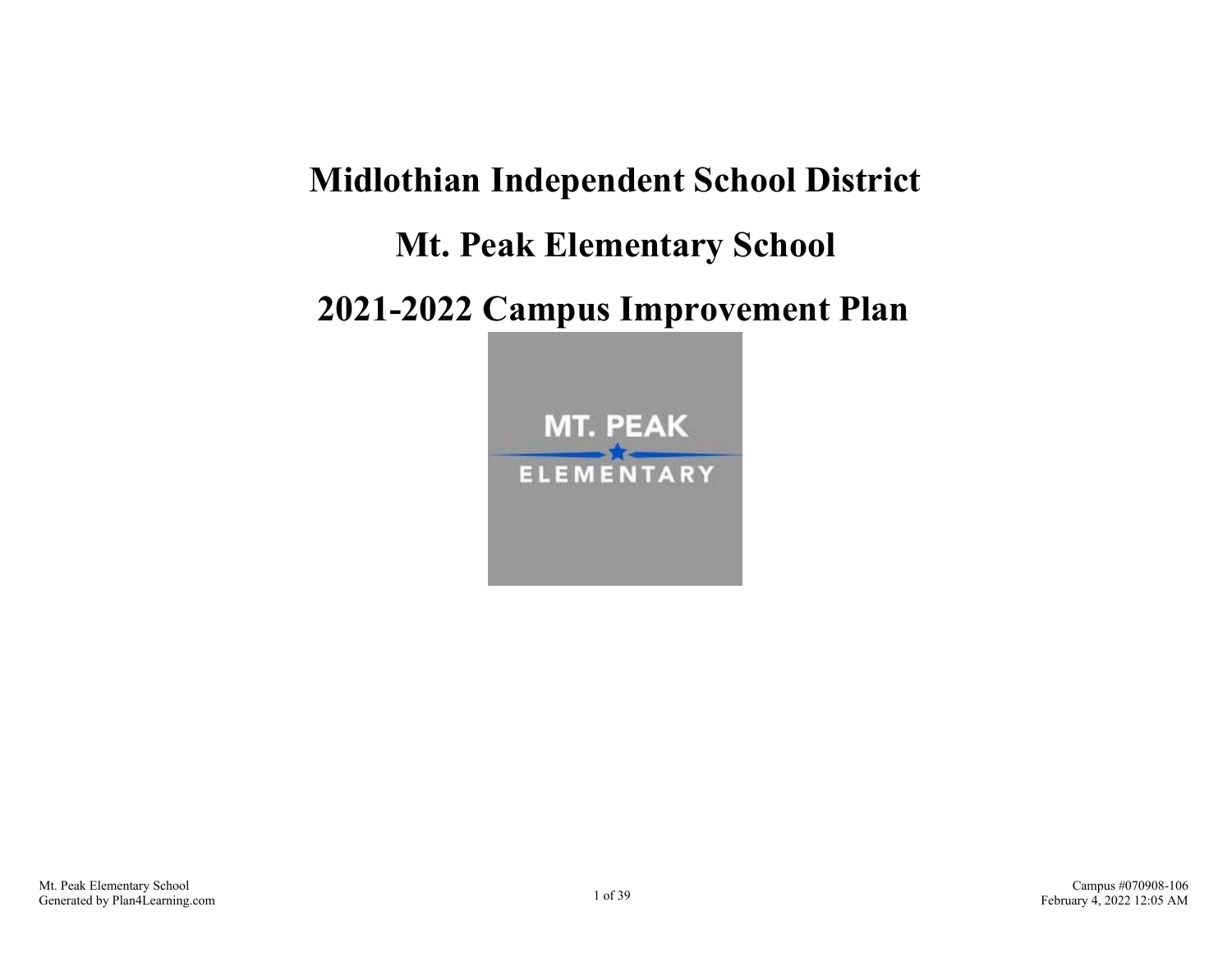# **Mission Statement**

The Mt. Peak Family will make a positive difference in the lives we touch by putting children first and challenging everyone to reach their full potential.

# **Vision**

Relationships+Communication=Success

.

Motto

Family of Excellence

# **Core Beliefs**

As a Mt. Peak Family...

We believe learning is nurtured through building relationships.

We believe effective communication is the key to success.

We believe in creating and maintaining a safe, loving environment by treating everyone with respect.

We believe educators are purposeful designers of engaging, learning experiences.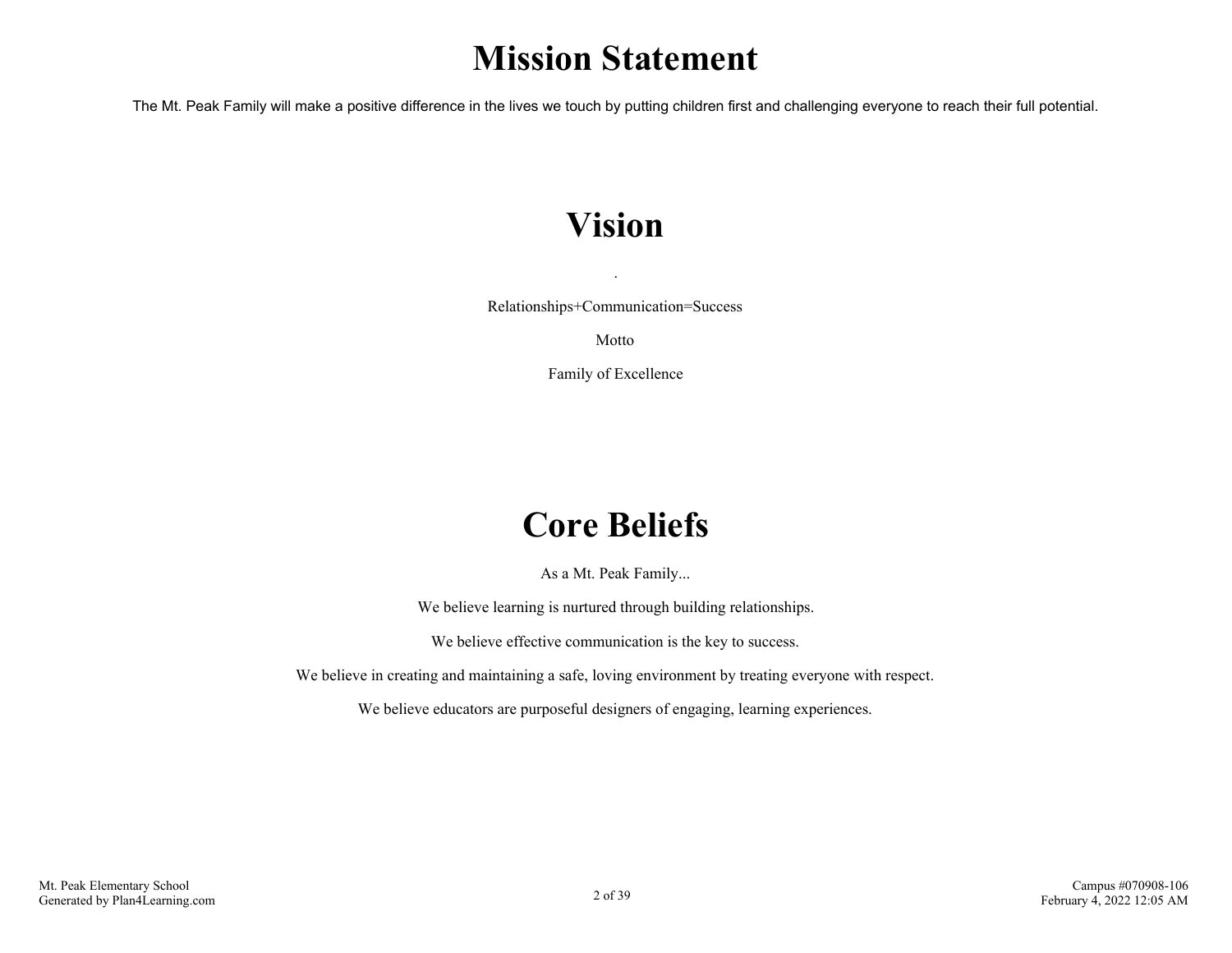### **Table of Contents**

| Comprehensive Needs Assessment                                                                                                                     |    |
|----------------------------------------------------------------------------------------------------------------------------------------------------|----|
| Demographics                                                                                                                                       |    |
| <b>Student Learning</b>                                                                                                                            |    |
| School Processes & Programs                                                                                                                        |    |
| Perceptions                                                                                                                                        |    |
| <b>Priority Problem Statements</b>                                                                                                                 |    |
| Comprehensive Needs Assessment Data Documentation                                                                                                  | 10 |
| Goals                                                                                                                                              | 12 |
| Goal 1: Design innovative learning environments while increasing academic rigor through aligned teaching and learning.                             | 13 |
| Goal 2: Develop a comprehensive staffing plan to foster innovation, effective communication and a high performing culture throughout the district. | 20 |
| Goal 3: Provide a safe and secure learning environment that supports the social and emotional well-being of our school community.                  | 23 |
| Goal 4: Facilitate budget process and building designs through allocated district resources that foster flexible and innovative learning spaces.   | 27 |
| Goal 5: Provide support and resources to cultivate customization and personalization through blended learning opportunities.                       | 30 |
| Goal 6: Build a strong foundation of the MISD culture through communication and engagement to empower all stakeholders.                            | 33 |
| <b>State Compensatory</b>                                                                                                                          | 37 |
| Budget for Mt. Peak Elementary School                                                                                                              | 38 |
| Personnel for Mt. Peak Elementary School                                                                                                           | 38 |
| Addendums                                                                                                                                          | 38 |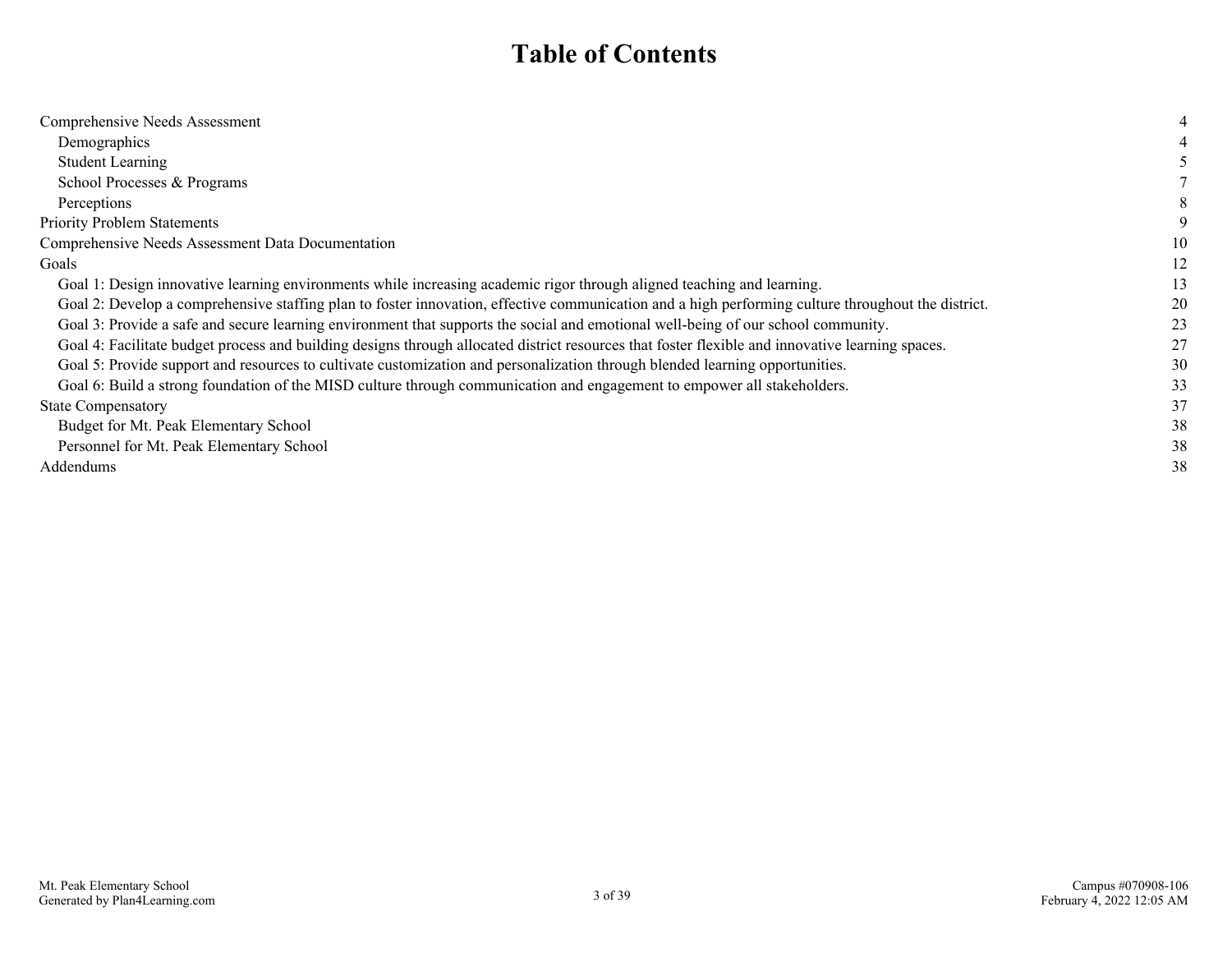### **Comprehensive Needs Assessment**

### <span id="page-3-0"></span>**Demographics**

**Demographics Summary**

**Mt Peak is a campus of 733 students from PPCD-5th grade with approximately 19% economically disadvantaged.**

**Hispanic-Latino 15.8%**

**American Indian - Alaskan Native**

**0.1%**

**Asian 1%**

**Black - African American 6.8%**

**White 70.1%**

**Two or More races 6.1%**

**Demographics Strengths**

**19% economically disadvantaged**

**85% of economically disadvantaged students passed 4th grade reading and math.**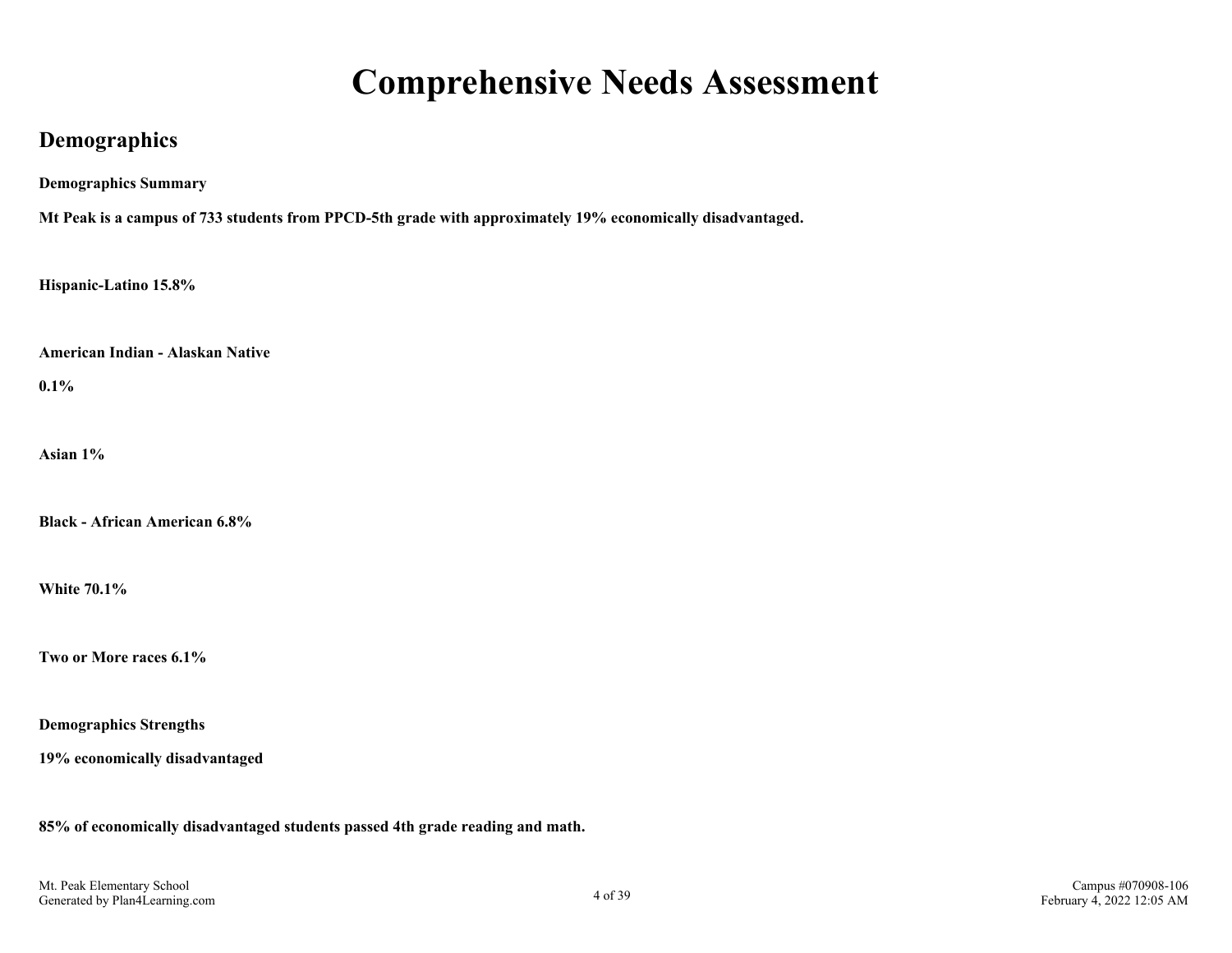**94% of economically disadvantaged students passed 5th grade math.**

**100% of Hispanic students passed 3rd and 4th grade math. 93% met master's level in 4th math and 71% achieved master's level.** 

**93% of Hispanic students passed 4th grade writing STAAR and 57% met standards.** 

**100% of Hispanic students passed 4th grade reading and math.**

**97% of white students passed 5th grade math.**

#### **Problem Statements Identifying Demographics Needs**

**Problem Statement 1:** Only 22% of our African American students scored Meets on the 3rd grade 18-19 STAAR Reading assessment compared to our overall student population of 40% of students scoring at the Meets level. **Root Cause:** More attention in intervention time and Tier 1 instruction should be focused on this sub group.

**Problem Statement 2:** 43% of our Economically disadvantaged students scored at the Meets level on the 5th grade Reading STAAR. 66% of our entire student population scored Meets. **Root Cause:** Tier 1 instruction needs to be rigorous and engaging to ensure high quality learning.

**Problem Statement 3:** Only 33% of our economically disadvantaged students met the Meets standard on the 5th grade Science STAAR test. **Root Cause:** Tier 1 instruction needs to be rigorous and engaging to ensure high quality learning.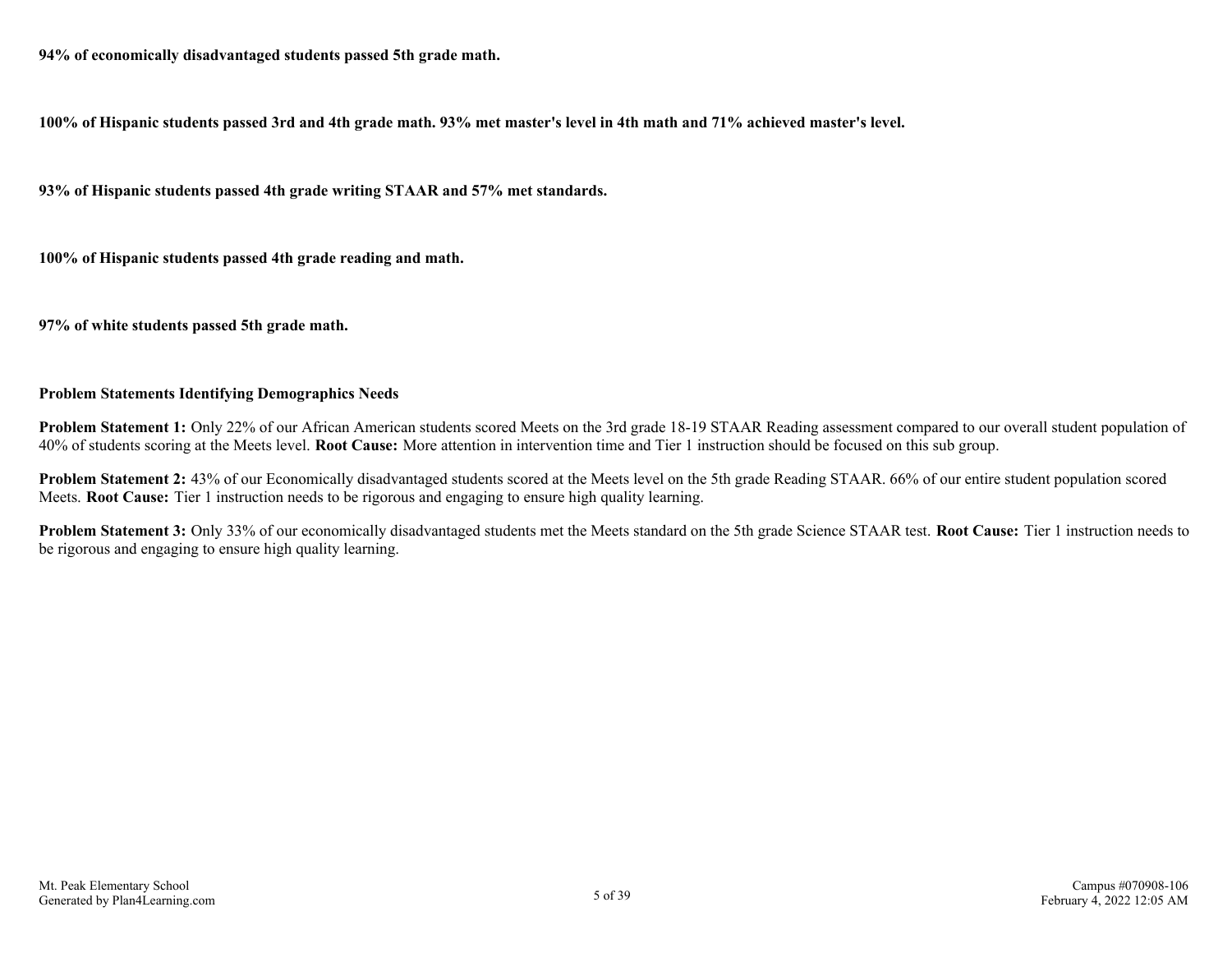### <span id="page-5-0"></span>**Student Learning**

**Student Learning Summary**

**3rd grade reading- 81% Approaches, 39% Meets, and 29% Masters**

**3rd grade math- 85% Approaches, 51% Meets, and 24% Masters**

**4th grade reading- 91% Approaches, 60% Meets, and 29% Masters**

**4th grade math- 92% Approaches, 72% Meets, and 51% Masters**

**4th grade writing- 86% Approaches, 53% Meets and 12% Masters 5th grade reading- 93% Approaches, 62% Meets and 37% Masters**

**5th grade math- 97% Approaches, 64% Meets, and 42% Masters**

**5th grade science- 73% Approaches, 41% Meets and 17% Masters**

**Student Learning Strengths**

**4th grade reading- 91% Approaches, 60% Meets, and 29% Masters**

**4th grade math- 92% Approaches, 72% Meets, and 51% Masters**

**5th grade reading- 93% Approaches, 62% Meets and 37% Masters**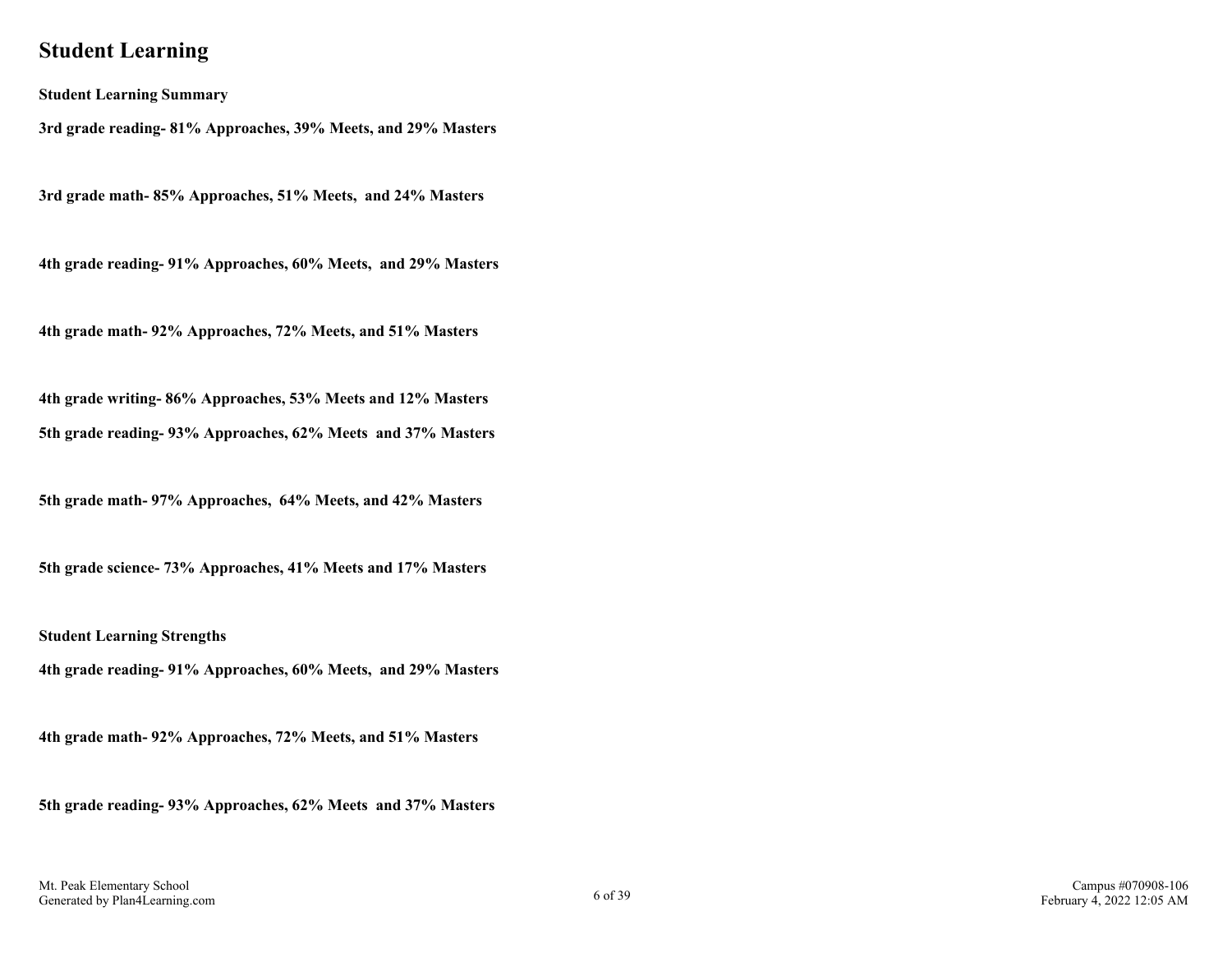**Mt Peak performed higher than the state, region and district STAAR passing rates in 3rd-5th reading, 3rd-5th math, and 4th grade writing.**

**Three teams competed at Destination Imagination, 2 went to state and 1 went to Globals.**

**87% of 4th grade students performed at the Tier 1 Level on Istation.** 

**Math Pentathlon**

**Service Learning projects through Genius Hour**

#### **Problem Statements Identifying Student Learning Needs**

**Problem Statement 1:** Only 40% of our students scored Meets on the 3rd grade 18-29 STAAR Reading assessment compared to the state average of 45%. @0% scored at the Master's level - state had 27%. We should be scoring above the state. **Root Cause:** Tier 1 instruction needs to be rigorous to allow students to transfer knowledge through process standards.

**Problem Statement 2:** Only 14% of our 4th grade students achieved master's level the writing portion of the STAAR test. **Root Cause:** Tier 1 instruction needs to be rigorous to allow students to transfer knowledge through process standards.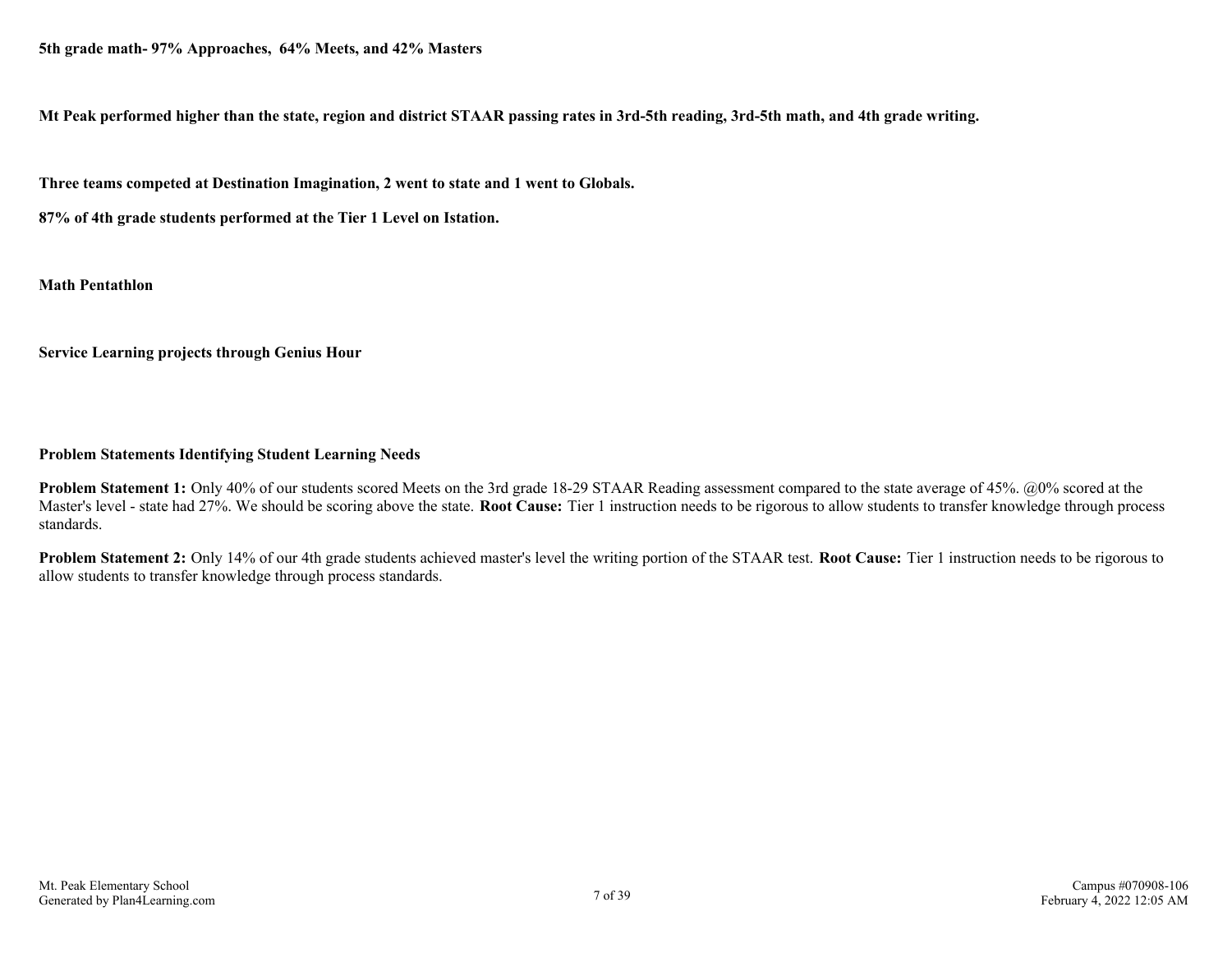### <span id="page-7-0"></span>**School Processes & Programs**

#### **School Processes & Programs Summary**

Mt Peak offers a guaranteed and viable curriculum using TRS as our guide. We are continuing with our 1:1 iPad initiative and using technology for meaningful, purposeful lessons. Teachers meet as grade levels and across the district during iPlan days as well as AMP (Art, Music, PE) time every two weeks. Highly qualified teachers are hired and retained largely due to Humanex and rigorous interview process. First year teachers receive a buddy and have a mentor on campus to aide them in their first year as a teacher. Mt Peak has a MIT person on our campus 3 days a week to enhance lesson planning and design. Our campus has a technology lead learner and an instructional lead learner as another support.

| <b>School Processes &amp; Programs Strengths</b>         |
|----------------------------------------------------------|
| Math Pentathlon                                          |
| Destination Imagination                                  |
| All City Choir                                           |
| Spring Choir                                             |
| Parent Nights                                            |
| Parent University                                        |
| Safety Patrol                                            |
| Kindness Crew                                            |
| <b>MIT</b>                                               |
| Technology Lead Learners and Instructional Lead Learners |
| Flexible learning spaces                                 |
| Math/Science night                                       |
| ELAR night                                               |
| PTO fall carnival                                        |
| PTO volunteers                                           |
|                                                          |

#### **Problem Statements Identifying School Processes & Programs Needs**

**Problem Statement 1:** Vertical alignment of curriculum across our campus. **Root Cause:** Monthly vertical alignment teams to align our curriculum vertically.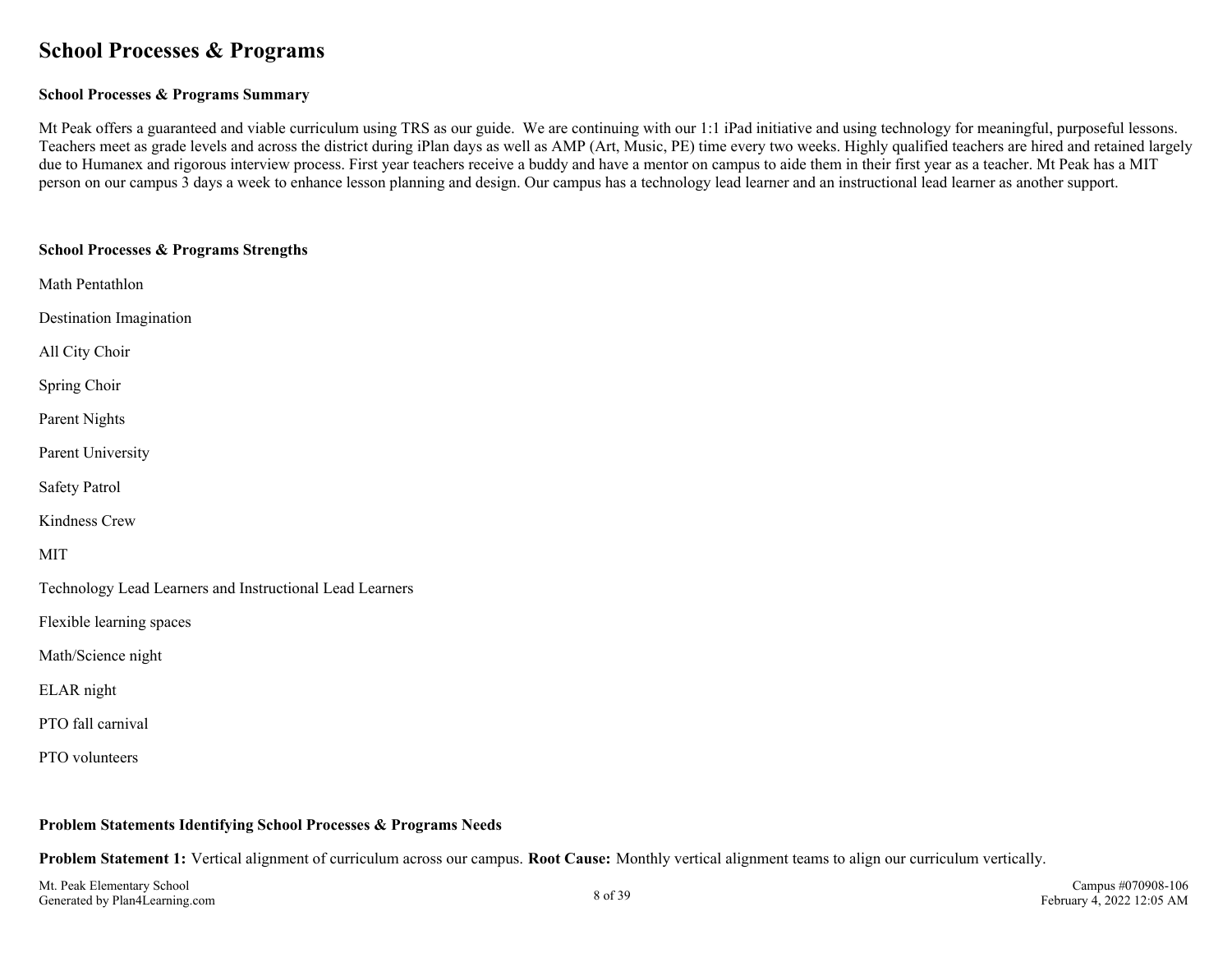### <span id="page-8-0"></span>**Perceptions**

#### **Perceptions Summary**

At Mt Peak Elementary we work towards the district mission of Inspiring Excellence. We also align our daily work to the cultural tenets and our beliefs. At Mt Peak we are family and are MISD Proud. Safety is a priority with our staff and our students. Each student is an individaul and we work together to personalize student learning.

#### **Perceptions Strengths**

Restorative Practices

PLC's focused around campus culture and cultural tenets

Better Than Carrots and Sticks book study

Empower book study

Staffle shout outs

#### **Problem Statements Identifying Perceptions Needs**

**Problem Statement 1:** Work on educating ourselves and students on social/emotional well being. **Root Cause:** Understand the why behind the behavior and address issues at the social/emotional level.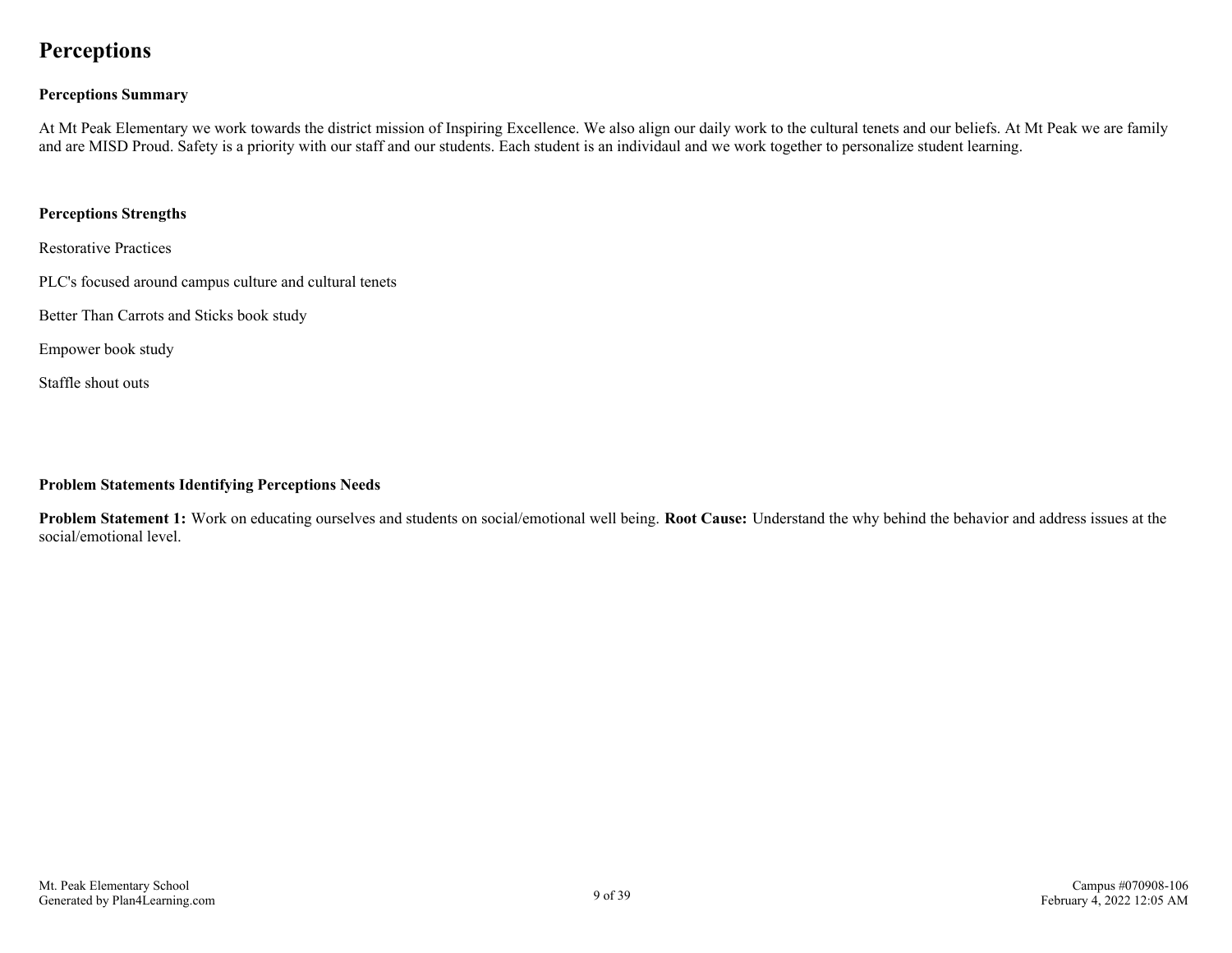<span id="page-9-0"></span>**Priority Problem Statements**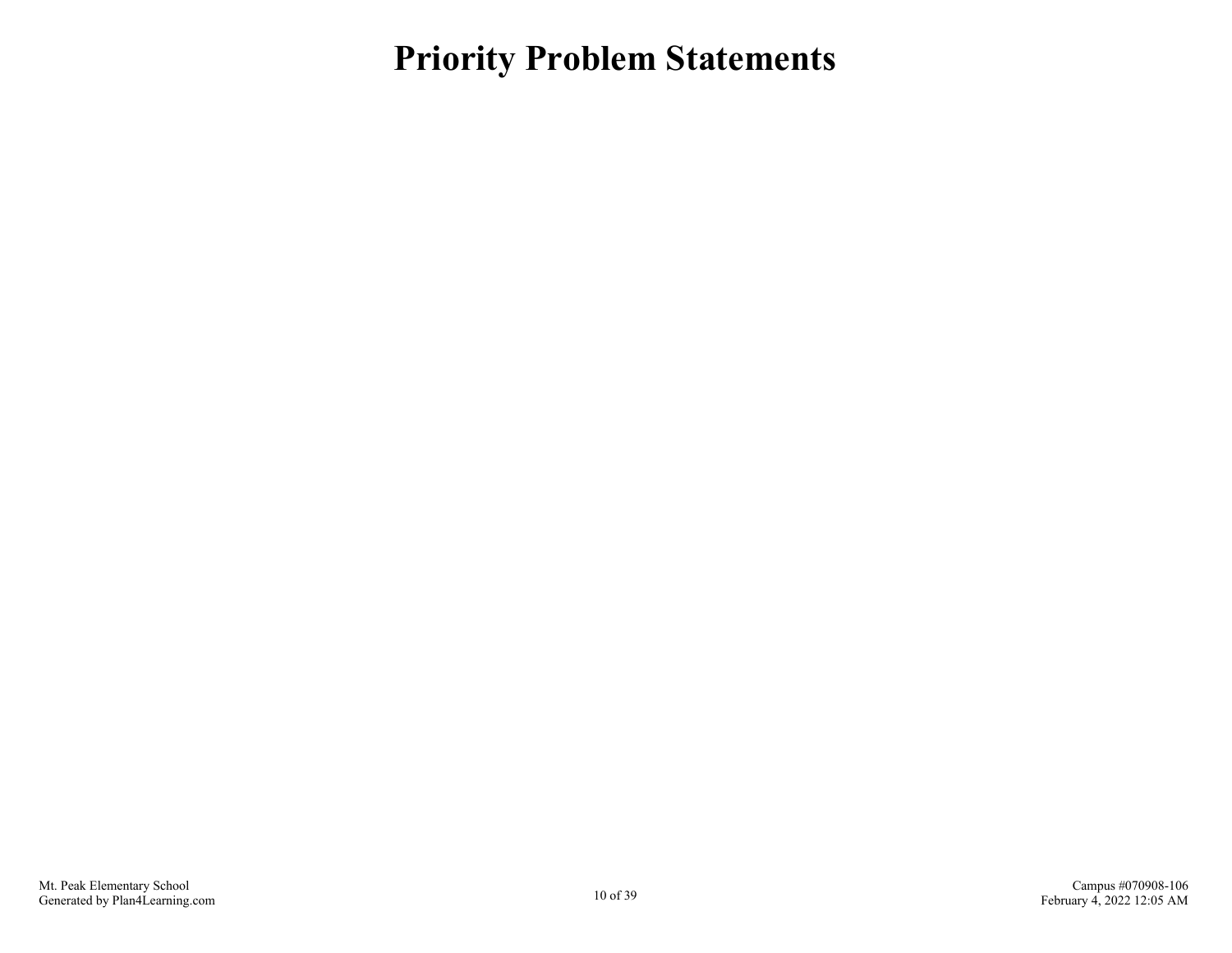# **Comprehensive Needs Assessment Data Documentation**

<span id="page-10-0"></span>The following data were used to verify the comprehensive needs assessment analysis:

#### **Improvement Planning Data**

• District goals

#### **Accountability Data**

- Texas Academic Performance Report (TAPR) data
- Student Achievement Domain
- Student Progress Domain
- Closing the Gaps Domain
- Accountability Distinction Designations

#### **Student Data: Assessments**

- State and federally required assessment information
- (STAAR) current and longitudinal results, including all versions
- STAAR released test questions
- Texas Primary Reading Inventory (TPRI), Tejas LEE, or other alternate early reading assessment results
- Student Success Initiative (SSI) data for Grades 5 and 8
- SSI: Istation Indicators of Progress (ISIP) accelerated reading assessment data for Grades 3-5 (TEA approved statewide license)
- SSI: Think Through Math assessment data for Grades 3-8 and Algebra I (TEA approved statewide license)
- Student failure and/or retention rates
- Local benchmark or common assessments data
- Running Records results
- Observation Survey results
- Istation Indicators of Progress (ISIP) reading assessment data for Grades PK-2
- Prekindergarten Self-Assessment Tool
- Texas approved PreK 2nd grade assessment data

#### **Student Data: Student Groups**

- Male / Female performance, progress, and participation data
- Special education/non-special education population including discipline, progress and participation data
- At-risk/non-at-risk population including performance, progress, discipline, attendance, and mobility data
- Section 504 data
- Homeless data
- Gifted and talented data
- Dyslexia Data
- Response to Intervention (RtI) student achievement data

#### **Student Data: Behavior and Other Indicators**

- Attendance data
- Mobility rate, including longitudinal data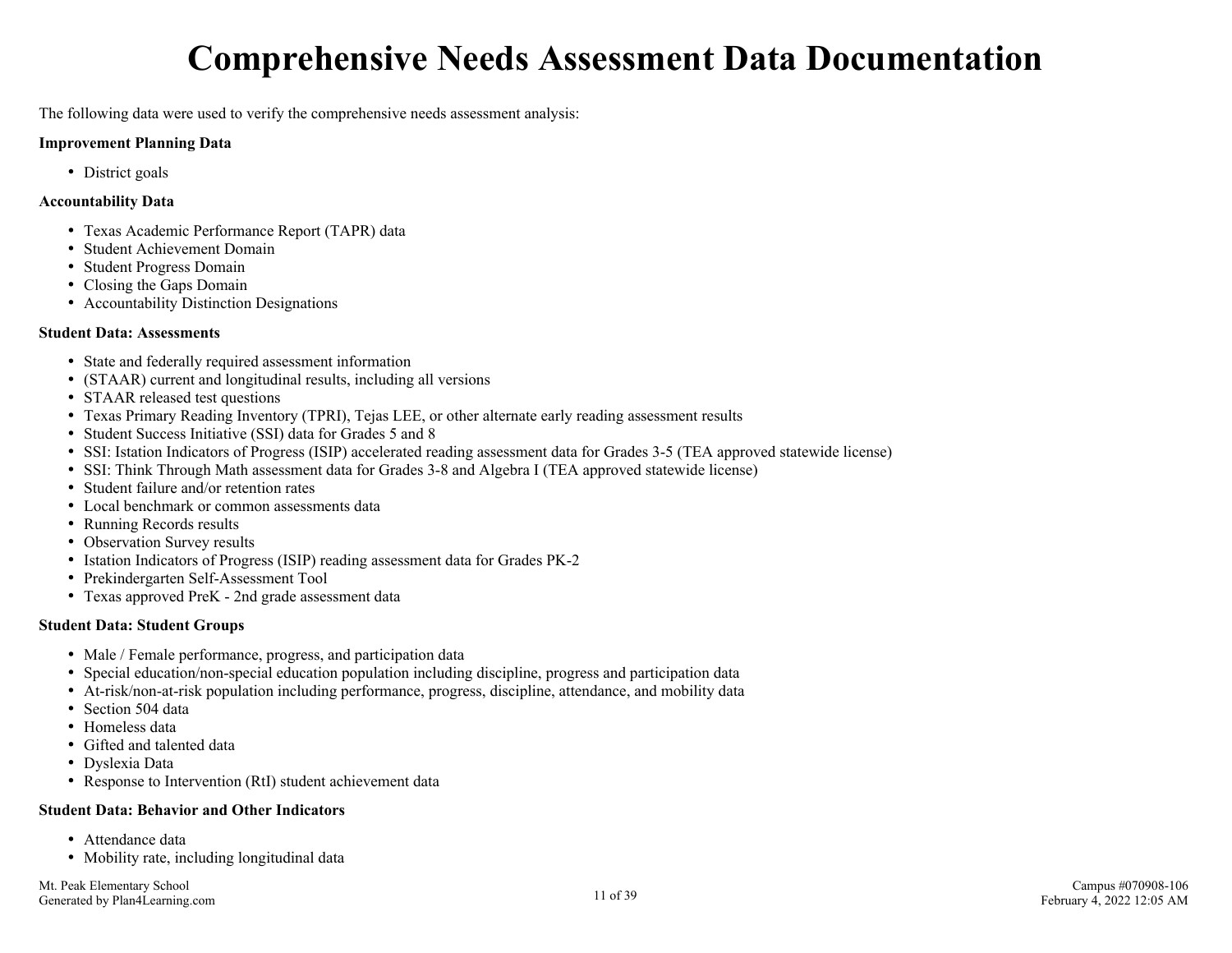- Discipline records
- Student surveys and/or other feedback
- Class size averages by grade and subject
- School safety data

#### **Employee Data**

- Professional learning communities (PLC) data
- Staff surveys and/or other feedback
- Teacher/Student Ratio
- State certified and high quality staff data
- Campus leadership data
- Campus department and/or faculty meeting discussions and data
- Professional development needs assessment data
- Evaluation(s) of professional development implementation and impact
- TTESS data

#### **Parent/Community Data**

- Parent surveys and/or other feedback
- Parent engagement rate
- Community surveys and/or other feedback

#### **Support Systems and Other Data**

- Processes and procedures for teaching and learning, including program implementation
- Communications data
- Capacity and resources data
- Study of best practices
- Action research results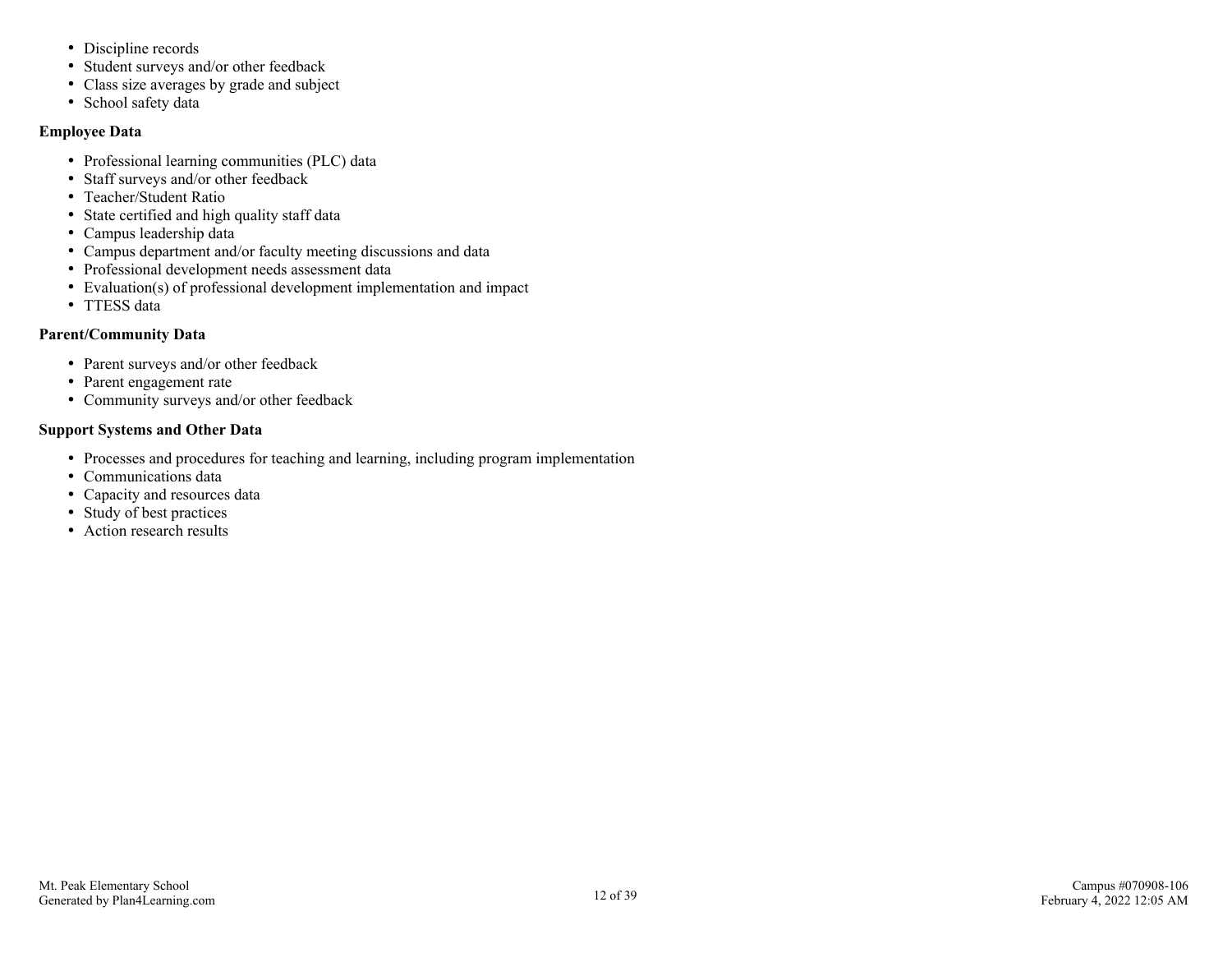# **Goals**

#### **Revised/Approved: November 15, 2021**

<span id="page-12-0"></span>**Goal 1:** Design innovative learning environments while increasing academic rigor through aligned teaching and learning.

**Performance Objective 1:** Design, develop and support aligned K-12 curriculum, providing challenging academic content standards and aligned academic achievement standards shown through an increase of 2 percentage points in Accomplished or Higher in each domain, planning and instruction.

**Evaluation Data Sources:** TTESS M\*Powered Domain 1 and 2 data

| <b>Strategy 1 Details</b>                                                                                                             |            | <b>Formative Reviews</b> |      |
|---------------------------------------------------------------------------------------------------------------------------------------|------------|--------------------------|------|
| Strategy 1: Teachers will plan collaboratively to design aligned, rigorous lessons on a weekly or unit basis during grade-level PLCs. |            | <b>Formative</b>         |      |
| Strategy's Expected Result/Impact: 2 percentage points in Accomplished or Higher in each domain, planning, and instruction in         | Mar<br>Dec |                          | June |
| <b>TTESS</b>                                                                                                                          |            |                          |      |
| Staff Responsible for Monitoring: Team Leads, iCoach, Principal and AP                                                                | 10%        |                          |      |
|                                                                                                                                       |            |                          |      |
| Continue/Modify<br>Discontinue<br>Accomplished<br>No Progress                                                                         |            |                          |      |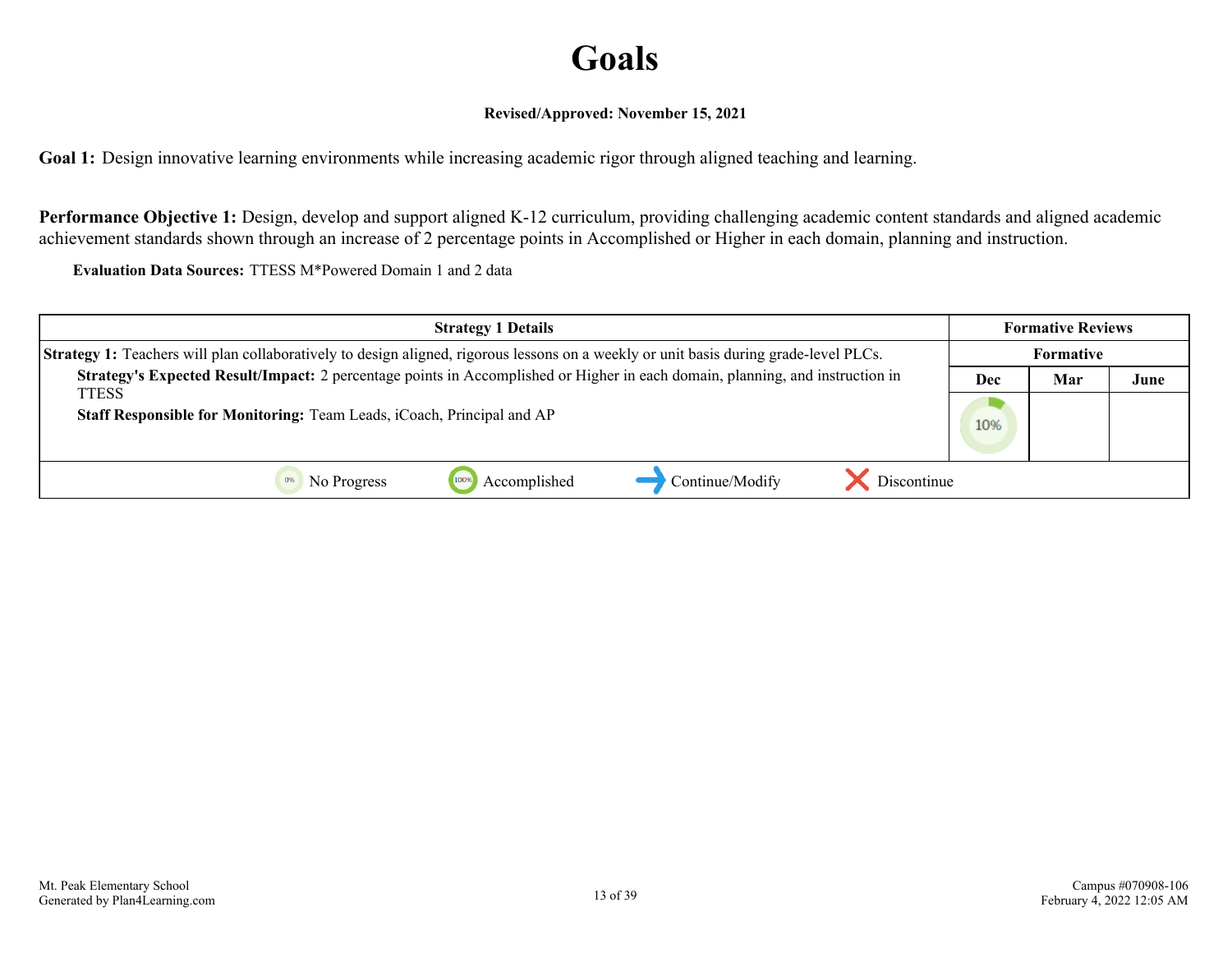**Performance Objective 2:** Using the aligned curriculum we will provide professional learning to improve student growth, measured by the universal screeners and STAAR with 80% of students growth in reading and math.

**HB3 Goal**

**Evaluation Data Sources:** Amplify K-1, Istation/Imagine Math 2-5, Elem students in T3 on MAP, secondary students on MAP

| <b>Strategy 1 Details</b>                                                                                                                                                                                                                                                                 |     | <b>Formative Reviews</b> |      |
|-------------------------------------------------------------------------------------------------------------------------------------------------------------------------------------------------------------------------------------------------------------------------------------------|-----|--------------------------|------|
| <b>Strategy 1:</b> Teachers will use data to plan targeted intervention and enrichment activities for W.I.N./ RTI time and group students flexibly to                                                                                                                                     |     | Formative                |      |
| ensure individual student needs and strengths are addressed.                                                                                                                                                                                                                              | Dec | Mar                      | June |
| <b>Strategy's Expected Result/Impact: Amira</b><br>Amplify K-1<br>iStation<br>Imagine Math<br><b>MAP</b> Data<br><b>STAAR Interim Assessment</b><br>PRI - Kinder Assessment<br>CLI - PreK Assessment<br>Staff Responsible for Monitoring: Administrators, iCoach, AI Specialist, Teachers | 50% |                          |      |
|                                                                                                                                                                                                                                                                                           |     |                          |      |
| Continue/Modify<br>Discontinue<br>Accomplished<br>0%<br>No Progress<br>100%                                                                                                                                                                                                               |     |                          |      |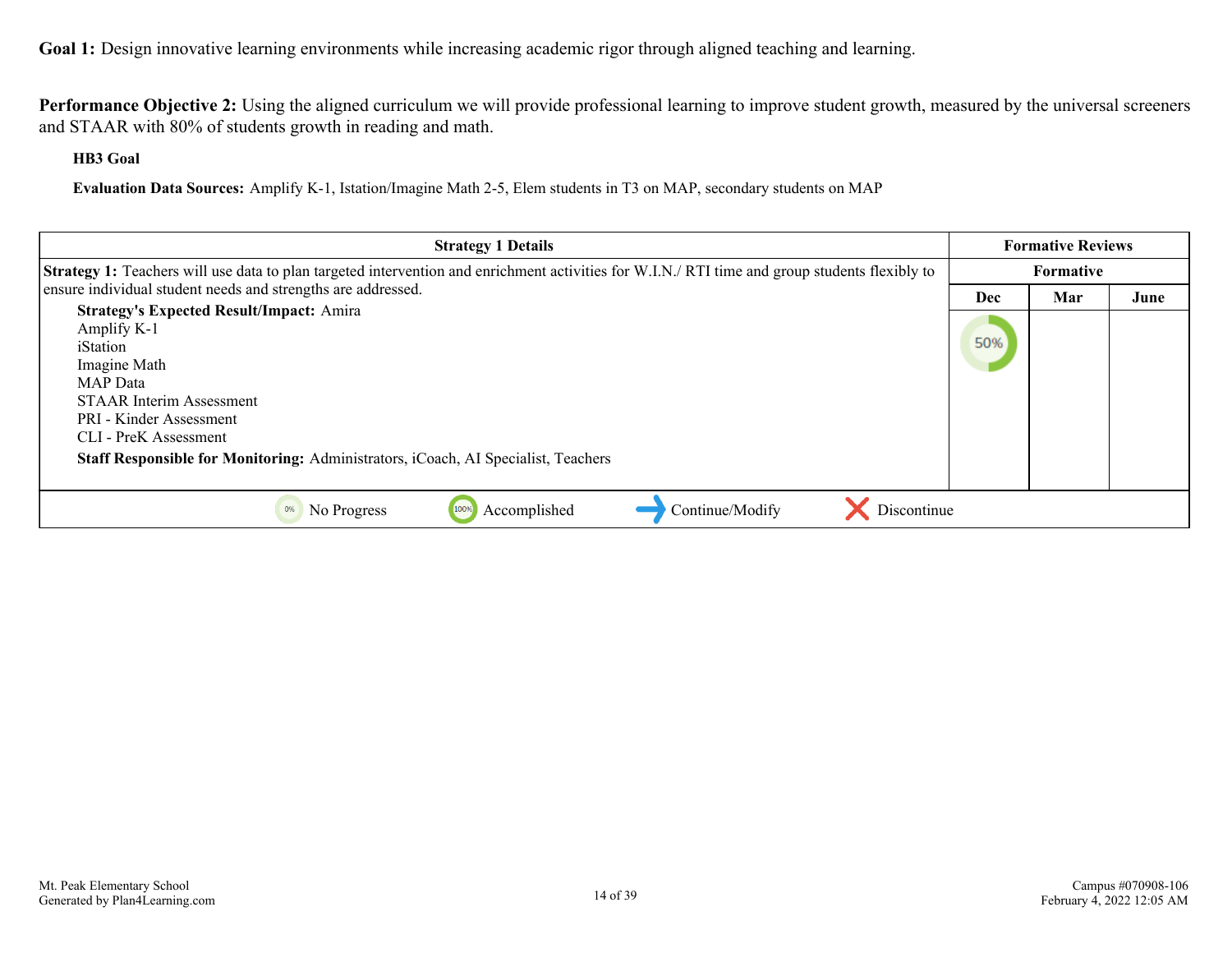Performance Objective 3: Provide interim /district assessments which will increase Meets on STAAR by at least 7 percentage points in all content areas from STAAR 2021.

**HB3 Goal**

**Evaluation Data Sources:** Eduphoria Cambrium

| <b>Strategy 1 Details</b>                                                                                                                                                                                                                                                                                                                                                                                                      |     | <b>Formative Reviews</b> |      |
|--------------------------------------------------------------------------------------------------------------------------------------------------------------------------------------------------------------------------------------------------------------------------------------------------------------------------------------------------------------------------------------------------------------------------------|-----|--------------------------|------|
| Strategy 1: Teachers will use assessment data to plan targeted intervention and enrichment activities for W.I.N. time and group students                                                                                                                                                                                                                                                                                       |     | Formative                |      |
| flexibly to ensure individual student needs and strengths are addressed. *Progress Monitoring                                                                                                                                                                                                                                                                                                                                  | Dec | Mar                      | June |
| Strategy's Expected Result/Impact: STAAR score increase at least 7 percentage points in the Meets proficiency.<br>2021 Data<br>3rd Grade - Reading, $52\%$ - Math, $47\%$<br>4th Grade - Reading, 52% - Math, 67%<br>5th Grade - Reading, 47% - Math, 45% - Science, 26%<br>2022 Goals<br>3rd Grade - Reading, 59% - Math, 54%<br>4th Grade - Reading, 59% - Math, 73%<br>5th Grade - Reading, 54% - Math, 52% - Science - 33% | 45% |                          |      |
| Staff Responsible for Monitoring: 3rd - 5th Grade Teachers, AI Specialist, iCoach, Administrators                                                                                                                                                                                                                                                                                                                              |     |                          |      |
| Accomplished<br>Continue/Modify<br>Discontinue<br>No Progress<br>100%<br>0%                                                                                                                                                                                                                                                                                                                                                    |     |                          |      |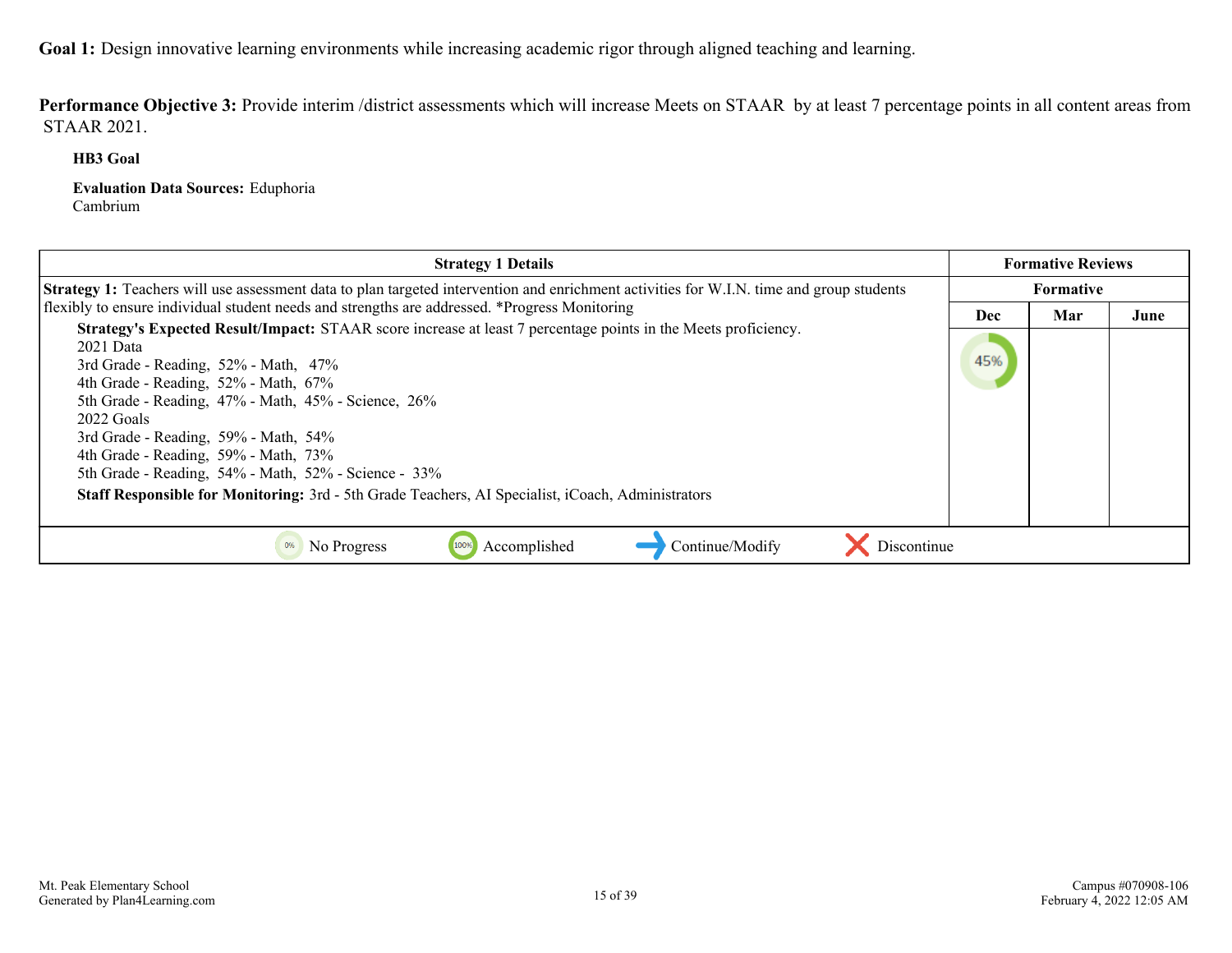**Performance Objective 4:** Provide students opportunities to reach their unlimited potential through collaboration, creativity, critical thinking and communication within the K-12 aligned curriculum with an increase in the Brightbyte data in the Teacher and Student area of the 4 C's by 5 scaled points at the end of 2021-2022 school year.

#### **HB3 Goal**

**Evaluation Data Sources:** BrightByte Data

| <b>Strategy 1 Details</b>                                                                                                      |           | <b>Formative Reviews</b> |      |
|--------------------------------------------------------------------------------------------------------------------------------|-----------|--------------------------|------|
| <b>Strategy 1:</b> iCoach will provide weekly support through collaboration with teachers on lesson design to include the 4Cs. | Formative |                          |      |
| Strategy's Expected Result/Impact: Brightbyte data will increase by 5 scaled points.                                           | Dec       | Mar                      | June |
| 2021 - Teacher, 991 - Student, 1080<br>Goal - Teacher, 996 - Student, 1085                                                     |           |                          |      |
| Staff Responsible for Monitoring: Administrators, iCoach                                                                       | 10%       |                          |      |
|                                                                                                                                |           |                          |      |
| Continue/Modify<br>Discontinue<br>Accomplished<br>No Progress                                                                  |           |                          |      |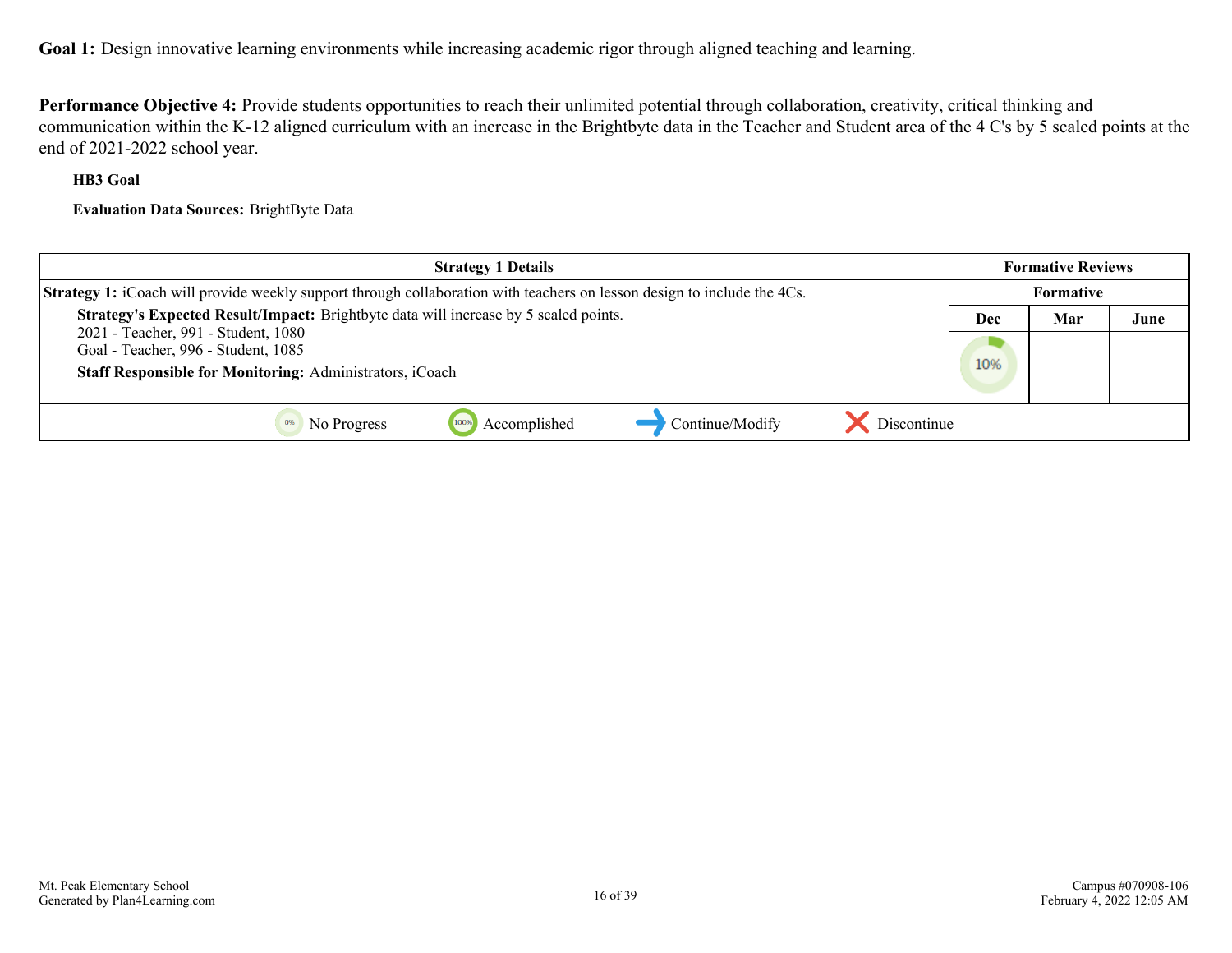**Performance Objective 5:** Support excellence through purpose by providing intentional application of high yield learning strategies for the growth of all students with a decrease of students requiring tiered or AI services by 10%.

**HB3 Goal**

**Evaluation Data Sources:** Frontline Tier data AI progress monitoring/STAAR/MAP

| <b>Strategy 1 Details</b>                                                                                                                    |     | <b>Formative Reviews</b> |      |
|----------------------------------------------------------------------------------------------------------------------------------------------|-----|--------------------------|------|
| Strategy 1: Teachers have access to a shared drive with resources to teach students in Accelerated Instruction and RtI and will incorporated |     | <b>Formative</b>         |      |
| Lead4Ward high yield strategies into lesson plans.                                                                                           | Dec | Mar                      | June |
| Strategy's Expected Result/Impact: Students qualifying for Accelerated Instruction will decrease by at least 10%.                            |     |                          |      |
| 2021                                                                                                                                         |     |                          |      |
| 3rd Grade Reading - 23                                                                                                                       | 50% |                          |      |
| 3rd Grade Math - 23                                                                                                                          |     |                          |      |
| 4th Grade Reading - 19                                                                                                                       |     |                          |      |
| 4th Grade Math - 20                                                                                                                          |     |                          |      |
| 4th Grade Writing - 27                                                                                                                       |     |                          |      |
| Goals                                                                                                                                        |     |                          |      |
| 3rd Grade Reading - 21                                                                                                                       |     |                          |      |
| 3rd Grade Math - 21                                                                                                                          |     |                          |      |
| 4th Grade Reading - 17                                                                                                                       |     |                          |      |
| 4th Grade Math - 18                                                                                                                          |     |                          |      |
|                                                                                                                                              |     |                          |      |
| Accomplished<br>Continue/Modify<br>Discontinue<br>No Progress<br>100%<br>0%                                                                  |     |                          |      |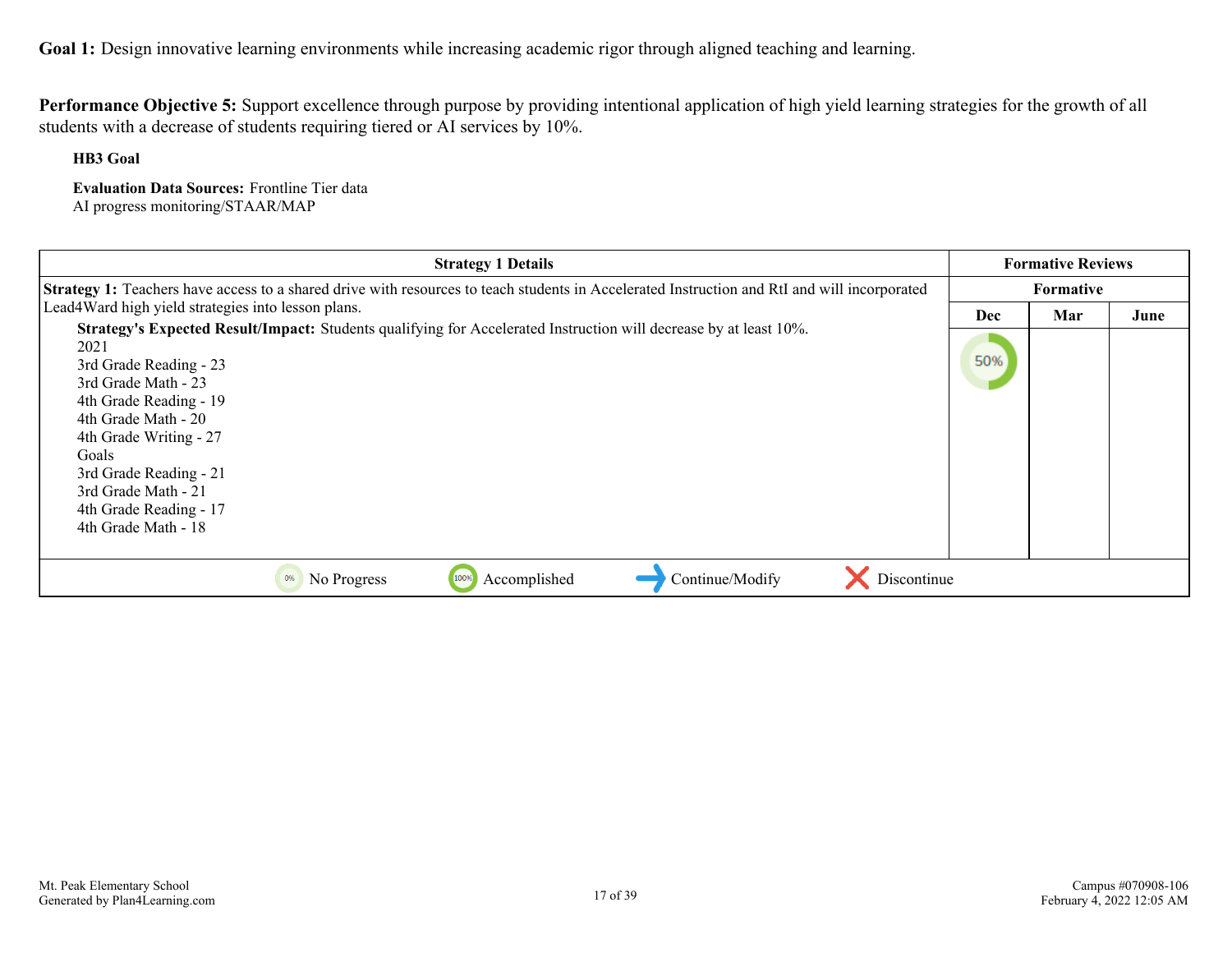**Performance Objective 6:** Increase the participation and achievement of students in Advanced Academics with an increase of 2 percentage points in the enrollment of students in AP, Dual Credit, and 8th Grade Algebra I, as well as increase in CCMR by 2 percentage points.

**HB3 Goal**

**Evaluation Data Sources:** Increase of students in advanced academic courses Increase in CCMR accountability

|                                                | <b>Strategy 1 Details</b> |                 |             | <b>Formative Reviews</b> |           |      |
|------------------------------------------------|---------------------------|-----------------|-------------|--------------------------|-----------|------|
| <b>Strategy 1:</b> Not Applicable for Mt. Peak |                           |                 |             |                          | Formative |      |
|                                                |                           |                 |             | Dec                      | Mar       | June |
|                                                |                           |                 |             |                          |           |      |
| 0%<br>No Progress                              | Accomplished<br>100%      | Continue/Modify | Discontinue |                          |           |      |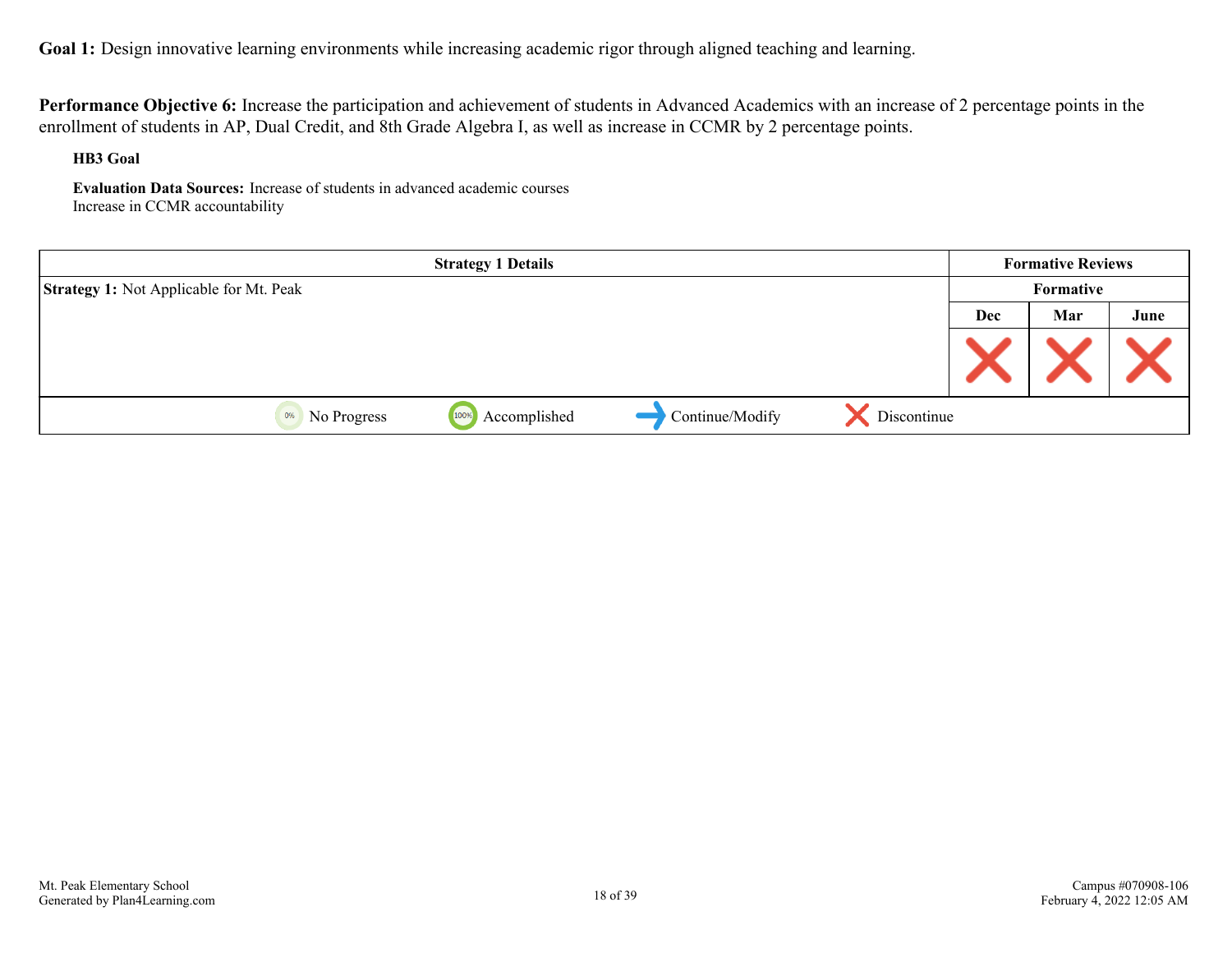**Performance Objective 7:** Increase special education students' gain score by 5 percentage points on STAAR for each content area subject test.

**HB3 Goal**

**Evaluation Data Sources:** STAAR 2022 data by content area , MAP 2022 data

| <b>Strategy 1 Details</b>                                                                                                                                                                                                                                                                                                                                                                                                                                                                                                                          |     | <b>Formative Reviews</b> |      |
|----------------------------------------------------------------------------------------------------------------------------------------------------------------------------------------------------------------------------------------------------------------------------------------------------------------------------------------------------------------------------------------------------------------------------------------------------------------------------------------------------------------------------------------------------|-----|--------------------------|------|
| <b>Strategy 1:</b> Teachers will use assessment data to plan targeted intervention and enrichment activities and group students flexibly to ensure                                                                                                                                                                                                                                                                                                                                                                                                 |     | Formative                |      |
| individual student needs and strengths are addressed.                                                                                                                                                                                                                                                                                                                                                                                                                                                                                              | Dec | Mar                      | June |
| Strategy's Expected Result/Impact: Increase special education student proficiency levels on STAAR by 5% points.<br>2021<br>3rd Grade - Reading, 46% - Math, 31%<br>4th Grade - Reading, 60% - Math, 50%<br>5th Grade - Reading, 50% - Math, 35% - Science, 41%<br>2022 Goals<br>3rd Grade - Reading, 51% - Math, 36%<br>4th Grade - Reading, 65% - Math, 55%<br>5th Grade - Reading, 55% - Math, 40% - Science - 41%<br>Staff Responsible for Monitoring: Special Education Teachers, Accelerated Instruction Specialist, Administrators, Teachers | 40% |                          |      |
| Discontinue<br>Accomplished<br>Continue/Modify<br>No Progress<br>100%                                                                                                                                                                                                                                                                                                                                                                                                                                                                              |     |                          |      |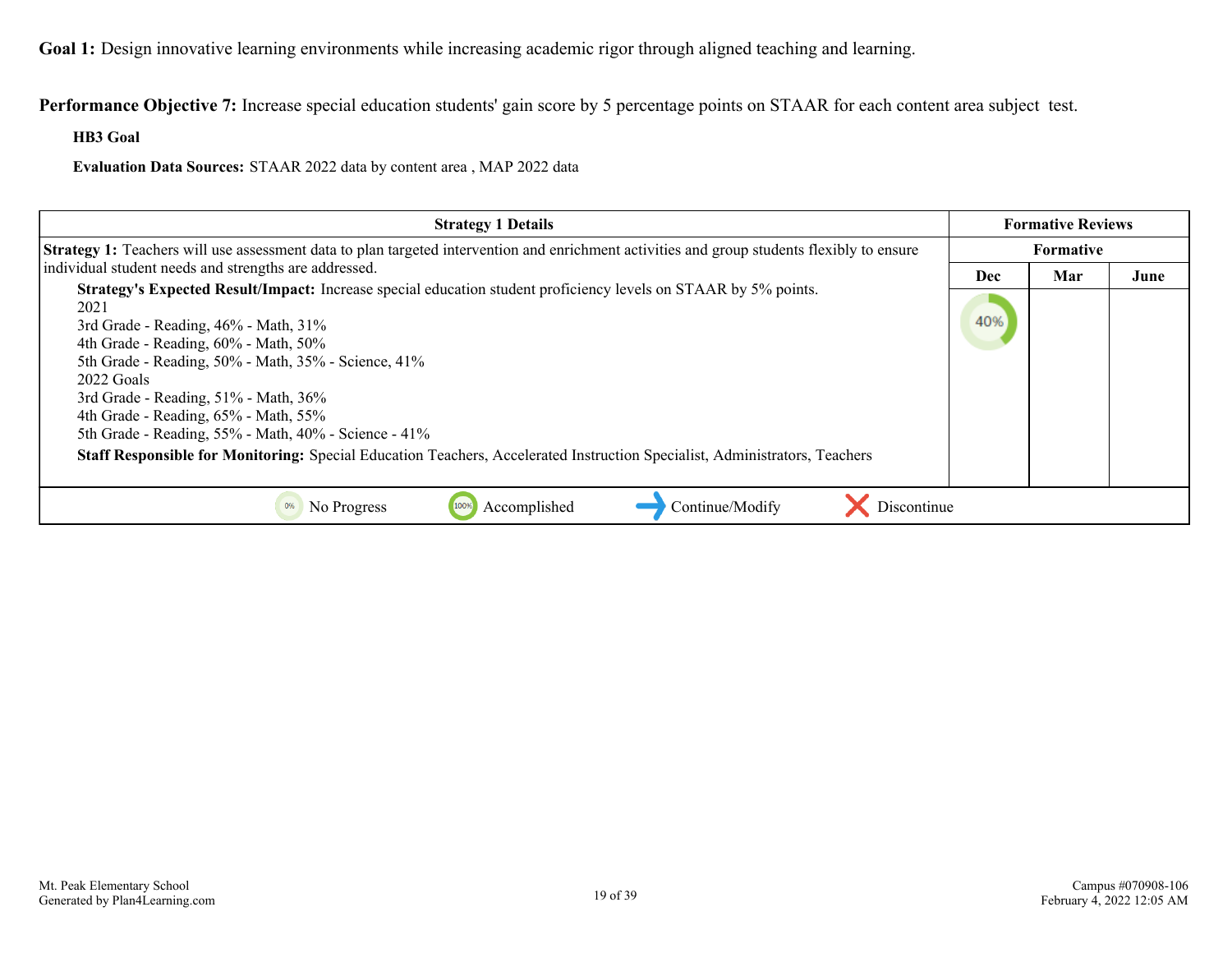**Performance Objective 8:** Increase Emergent Bilingual Total EL Academic Growth Score in reading and math by 10 percentage points on STAAR assessments by May 2022.

**HB3 Goal**

**Evaluation Data Sources:** STAAR 2022 LEP data by content, MAP Growth 2021-22 data

| <b>Strategy 1 Details</b>                                                                                                                             |           | <b>Formative Reviews</b> |      |
|-------------------------------------------------------------------------------------------------------------------------------------------------------|-----------|--------------------------|------|
| <b>Strategy 1:</b> Teachers will provide Accelerated Instruction for qualifying ESL students and will use assessment data to plan targeted            | Formative |                          |      |
| intervention.                                                                                                                                         | Dec       | Mar                      | June |
| <b>Strategy's Expected Result/Impact:</b> Increase Emergent Bilingual students' performance by 10 percentage points in each content<br>area on STAAR. | 35%       |                          |      |
| Staff Responsible for Monitoring: ESL teacher, classroom teachers, and principals                                                                     |           |                          |      |
| Continue/Modify<br>Accomplished<br>Discontinue<br>1009<br>No Progress                                                                                 |           |                          |      |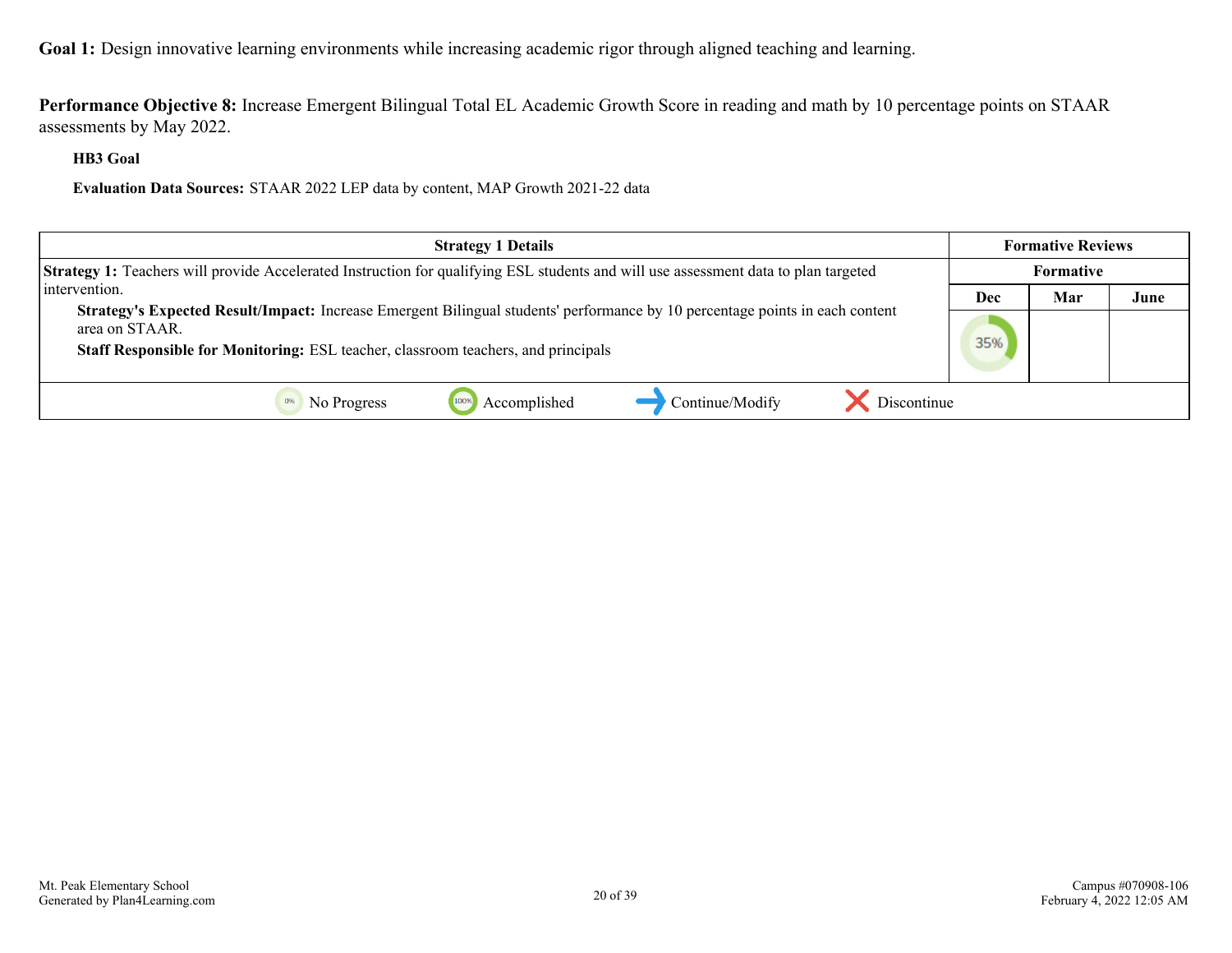<span id="page-20-0"></span>Goal 2: Develop a comprehensive staffing plan to foster innovation, effective communication and a high performing culture throughout the district.

**Performance Objective 1:** Develop and execute a high level recruitment plan by maintaining a 90% or above overall market value (using the TASB comparison group) of employee salaries as measured by TASB.

**Evaluation Data Sources:** Yearly TASB Salary Study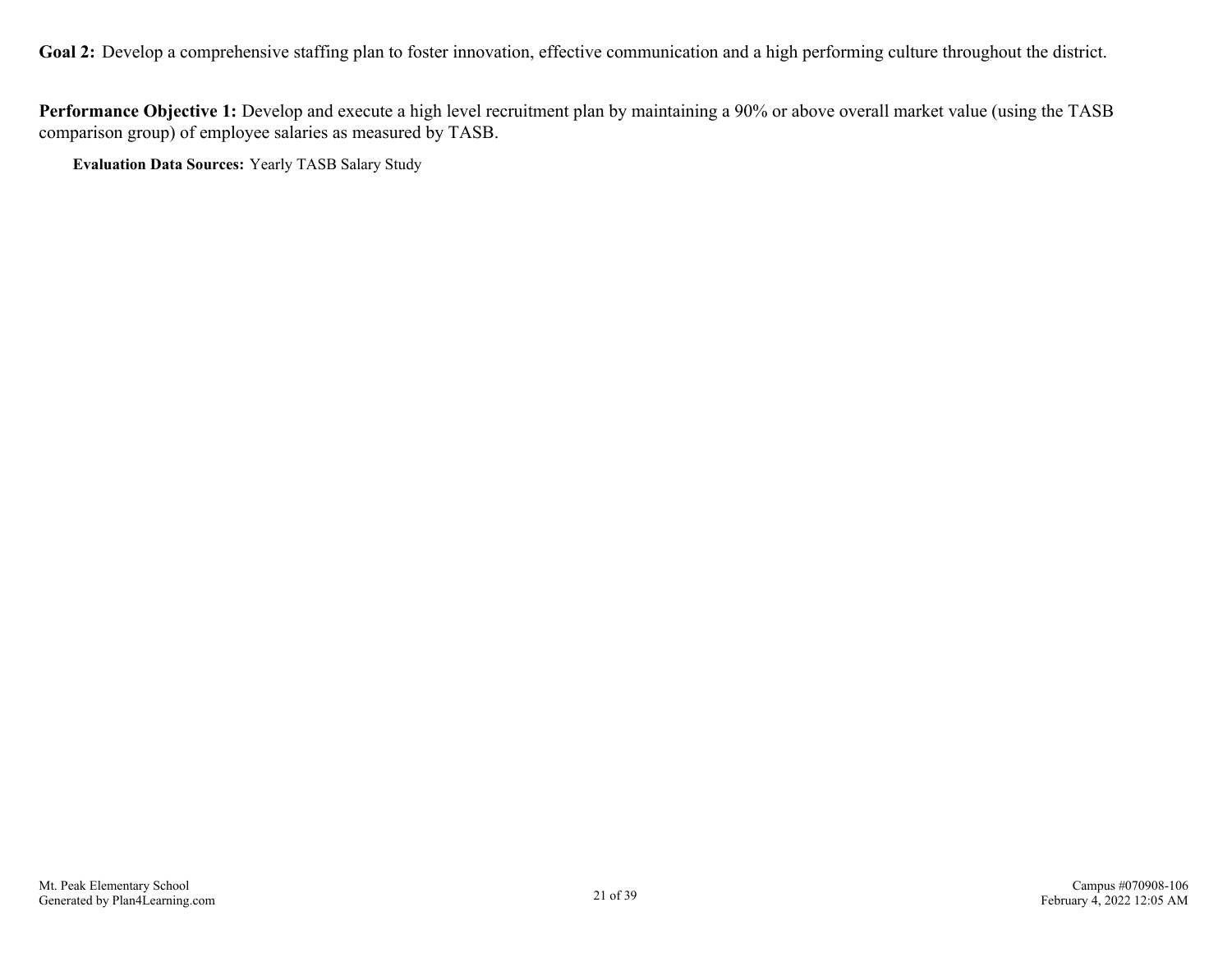**Goal 2:** Develop a comprehensive staffing plan to foster innovation, effective communication and a high performing culture throughout the district.

**Performance Objective 2:** Identify and provide support systems needed to increase staff attendance and retain quality staff as measured by the district survey with a 2% increase in employee satisfaction.

**Evaluation Data Sources:** District Staff Survey

| <b>Strategy 1 Details</b>                                                                                                          |            | <b>Formative Reviews</b> |      |
|------------------------------------------------------------------------------------------------------------------------------------|------------|--------------------------|------|
| Strategy 1: New staff on campus will participate in the MISD Mentorship Program.                                                   | Formative  |                          |      |
| Strategy's Expected Result/Impact: Overall employee satisfaction as measured by the district survey will increase 2%.              | <b>Dec</b> | Mar                      | June |
| Fall 2020 (YouthTruth)<br>Culture: 83%                                                                                             |            |                          |      |
| Engagement: 85%                                                                                                                    | 20%        | 20%                      |      |
| Relationships: 90%                                                                                                                 |            |                          |      |
| PD and Support: 80%                                                                                                                |            |                          |      |
| Goals                                                                                                                              |            |                          |      |
| Culture: 85%                                                                                                                       |            |                          |      |
| Engagement: 87%                                                                                                                    |            |                          |      |
| Relationships: 92%                                                                                                                 |            |                          |      |
| PD and Support: 82%                                                                                                                |            |                          |      |
| <b>Staff Responsible for Monitoring: Mentor, Administrators</b>                                                                    |            |                          |      |
|                                                                                                                                    |            |                          |      |
| <b>Strategy 2 Details</b>                                                                                                          |            | <b>Formative Reviews</b> |      |
| Strategy 2: Staff Notes, PTO luncheons / Red Cart days, Interviews for News, Extended Lunch Breaks, Teacher Shout-Outs in Mt. Peak |            | Formative                |      |
| News for Staff and Parents.                                                                                                        | <b>Dec</b> | Mar                      | June |
| Strategy's Expected Result/Impact: "My school creates a positive work environment" survey question will increase 2%.               |            |                          |      |
| Fall 2020 (YouthTruth)                                                                                                             |            |                          |      |
| 86%                                                                                                                                | 35%        | 35%                      |      |
| Goal                                                                                                                               |            |                          |      |
| 88%                                                                                                                                |            |                          |      |
| <b>Staff Responsible for Monitoring: Principals, PTO, LMS, Teachers</b>                                                            |            |                          |      |
|                                                                                                                                    |            |                          |      |
| 100%<br>Accomplished<br>Continue/Modify<br>No Progress<br>Discontinue<br>0%                                                        |            |                          |      |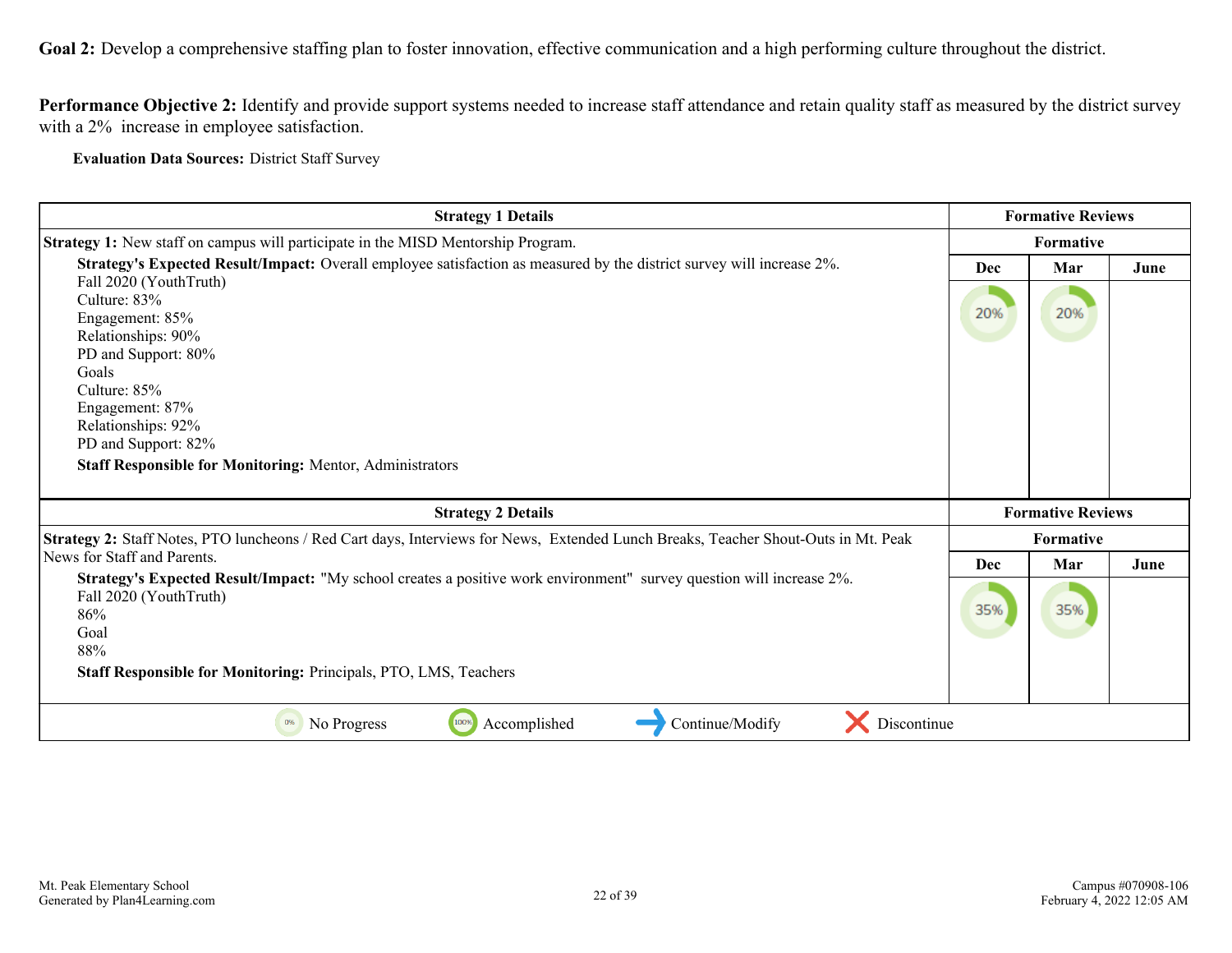Goal 2: Develop a comprehensive staffing plan to foster innovation, effective communication and a high performing culture throughout the district.

**Performance Objective 3:** Design and facilitate opportunities to build leadership capacity in staff as seen through survey feedback with a 2% increase in satisfaction of all participants in leadership opportunities.

**Evaluation Data Sources:** AP Academy Survey MALA Survey Any additional Leadership type academies or programs

| <b>Strategy 1 Details</b>                                                                                                                                                            |     | <b>Formative Reviews</b> |      |
|--------------------------------------------------------------------------------------------------------------------------------------------------------------------------------------|-----|--------------------------|------|
| <b>Strategy 1:</b> Staff lead professional development opportunities for campus/district initiatives.                                                                                |     | Formative                |      |
| Team Leads, ILLs, Mentor, etc.                                                                                                                                                       | Dec | Mar                      | June |
| Strategy's Expected Result/Impact: Survey feedback with 80% satisfaction of all participants in leadership opportunities.<br><b>Staff Responsible for Monitoring: Administrators</b> | 0%  |                          |      |
| Discontinue<br>Continue/Modify<br>Accomplished<br>No Progress                                                                                                                        |     |                          |      |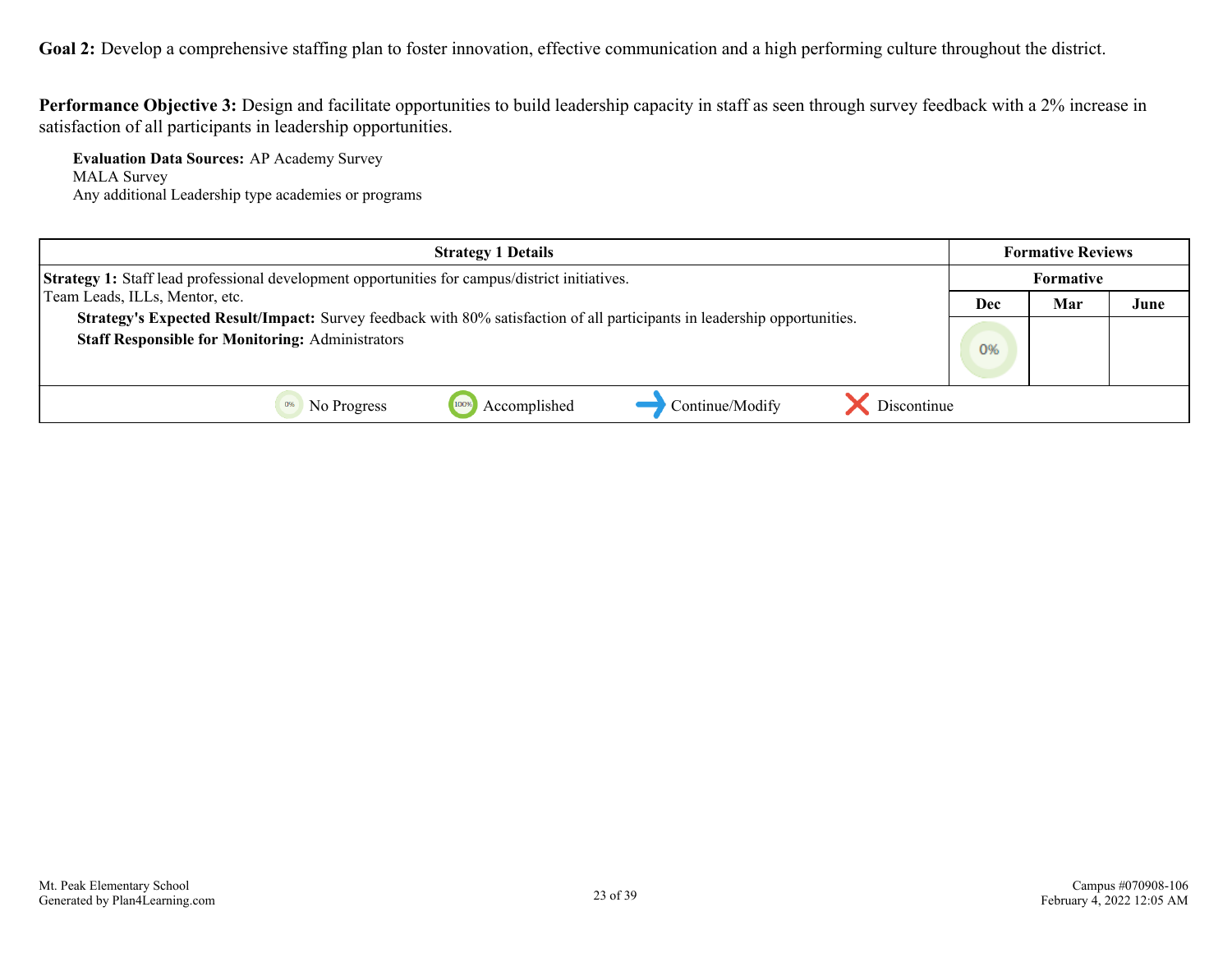<span id="page-23-0"></span>Performance Objective 1: Enhance success for all students by supporting their social and emotional development in a variety of coordinated efforts to honor relationships and celebrate the power of diversity which is measured by an increase in 3 out of the 5 competencies from the personal skills survey.

**Evaluation Data Sources:** Survey Results

| <b>Strategy 1 Details</b>                                                                                                                                                                                                                                                                                                                                                                 | <b>Formative Reviews</b> |                  |      |  |
|-------------------------------------------------------------------------------------------------------------------------------------------------------------------------------------------------------------------------------------------------------------------------------------------------------------------------------------------------------------------------------------------|--------------------------|------------------|------|--|
| Strategy 1: Utilize targeted Guidance Lessons, Team Building Activities, Conscious Discipline Strategies supported by our District SEL<br>Specialist, and morning meetings to build class community.<br><b>Strategy's Expected Result/Impact:</b> Increase in 3 out of the 5 competencies from the personal skills survey<br><b>Staff Responsible for Monitoring: Counselor, Teachers</b> |                          | <b>Formative</b> |      |  |
|                                                                                                                                                                                                                                                                                                                                                                                           |                          | Mar              | June |  |
|                                                                                                                                                                                                                                                                                                                                                                                           |                          |                  |      |  |
| Discontinue<br>Continue/Modify<br>Accomplished<br>1009<br>No Progress                                                                                                                                                                                                                                                                                                                     |                          |                  |      |  |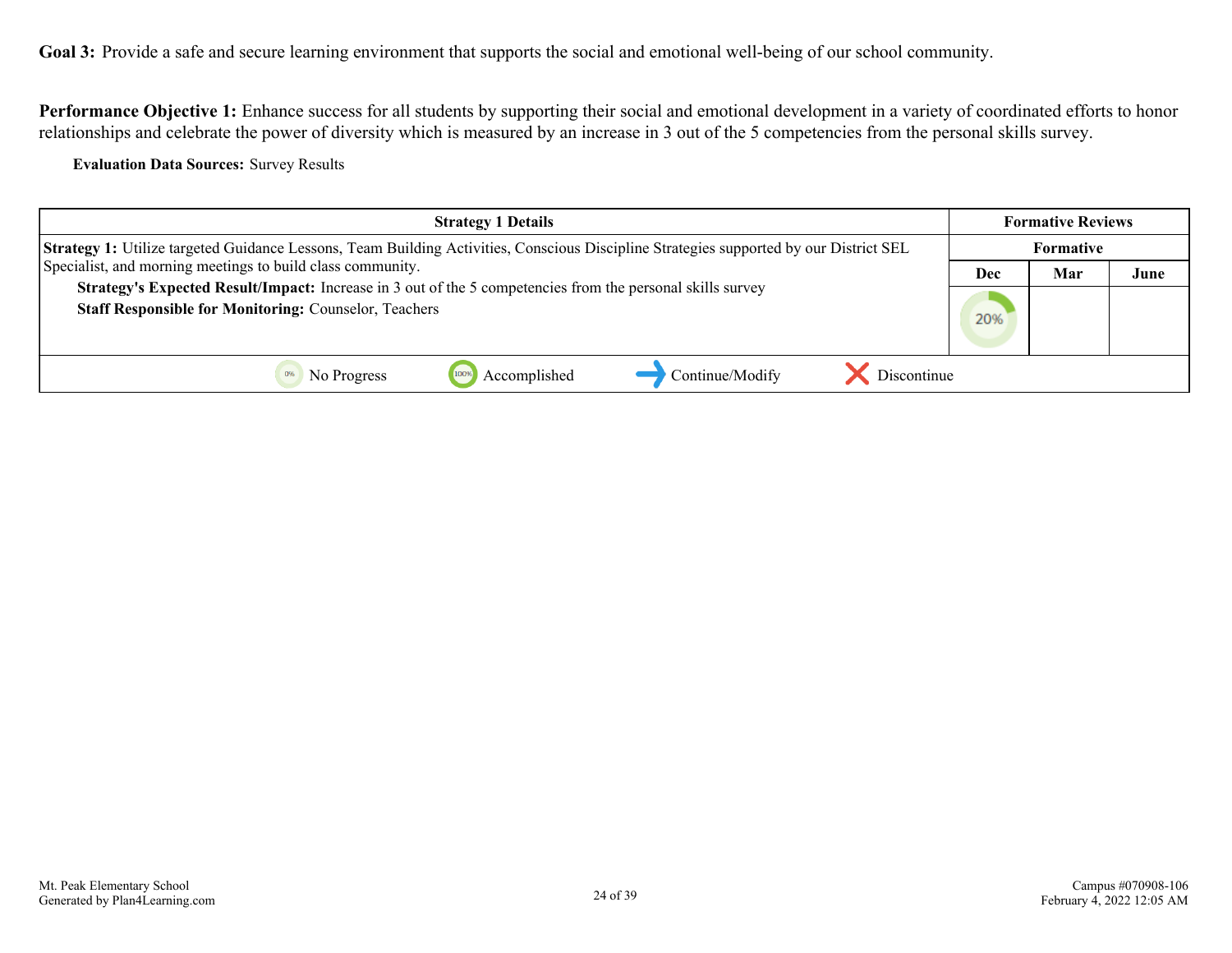**Performance Objective 2:** Develop and execute a safety and security plan at the district and campus levels as measured by an increase of 5% in positive responses to safety and security survey questions.

**Evaluation Data Sources:** District Staff Feedback (Survey) District Parent Feedback (Survey) District Student Feedback (Survey)

| <b>Strategy 1 Details</b>                                                                                                                                                                                                                                                                                                          | <b>Formative Reviews</b> |                          |      |  |
|------------------------------------------------------------------------------------------------------------------------------------------------------------------------------------------------------------------------------------------------------------------------------------------------------------------------------------|--------------------------|--------------------------|------|--|
| Strategy 1: The campus crisis plan outlines all policies and procedures in case of an emergency. The Campus Safety Team will help facilitate                                                                                                                                                                                       |                          | Formative                |      |  |
| campus drills and communicate with members of the district safety and security team.<br>We use See It, Hear It, Stop It to allow students to report bullying incidents and other student concerns anonymously.                                                                                                                     | Dec                      | Mar                      | June |  |
| Strategy's Expected Result/Impact: Increase of 5% in positive responses to safety and security survey questions<br>Staff Responsible for Monitoring: Principal, Assistant Principal, SRO, safety team                                                                                                                              | 40%                      |                          |      |  |
| <b>Strategy 2 Details</b>                                                                                                                                                                                                                                                                                                          |                          | <b>Formative Reviews</b> |      |  |
| <b>Strategy 2:</b> Raptor will be utilized for all visitors on campus.                                                                                                                                                                                                                                                             |                          | Formative                |      |  |
| Strategy's Expected Result/Impact: Positive response to safety and security survey questions will increase by 5%.                                                                                                                                                                                                                  | <b>Dec</b>               | Mar                      | June |  |
| Staff Responsible for Monitoring: Front Office Staff, Administrators                                                                                                                                                                                                                                                               |                          |                          |      |  |
| <b>Strategy 3 Details</b>                                                                                                                                                                                                                                                                                                          |                          | <b>Formative Reviews</b> |      |  |
| Strategy 3: Communicate talking points to parents to review with their child after safety drills.                                                                                                                                                                                                                                  | Formative                |                          |      |  |
| Strategy's Expected Result/Impact: Positive response to safety and security survey questions will increase by 3%.                                                                                                                                                                                                                  | Dec                      | Mar                      | June |  |
| All students and staff will be trained and prepared in case of an emergency.<br>2021<br>Staff - I feel safe from harm while at my school. 100%<br>3rd - 5th Grade Students - Do you feel safe going to school? - 71%<br>Parents -My school is safe place to learn. 77%<br>Goals<br>Staff - 100%<br>Students - 74%<br>Parents - 80% | 20%                      |                          |      |  |
| 100%<br>Continue/Modify<br>No Progress<br>Accomplished<br>Discontinue<br>0%                                                                                                                                                                                                                                                        |                          |                          |      |  |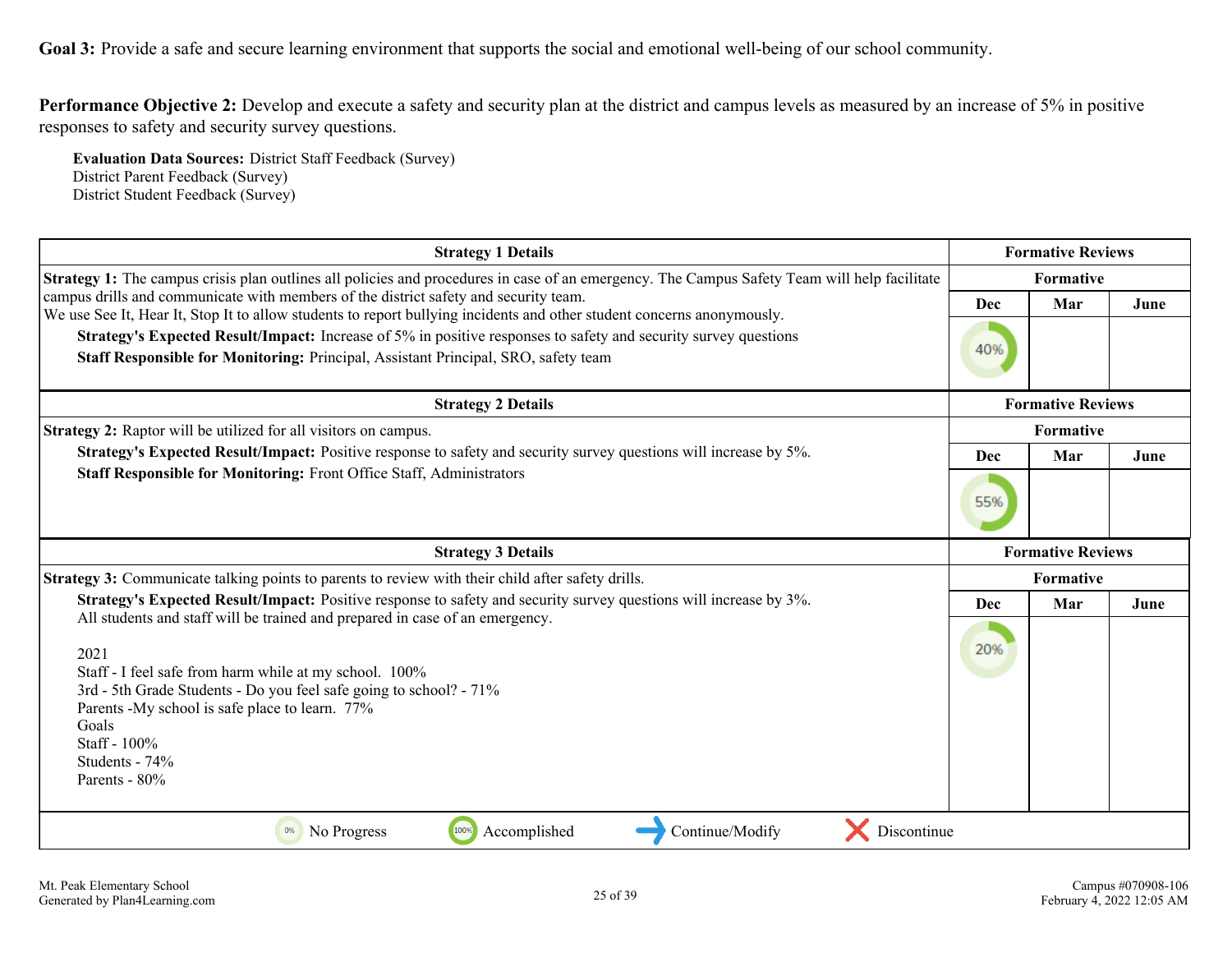**Performance Objective 3:** Provide professional development and prevention programming for best practices for prevention and management outlined in state guidelines.

**Evaluation Data Sources:** Prevention programs implemented on campuses reflected by the number of students in attendance.

| <b>Strategy 1 Details</b>                                                                                                                                                                | <b>Formative Reviews</b> |                  |      |
|------------------------------------------------------------------------------------------------------------------------------------------------------------------------------------------|--------------------------|------------------|------|
| <b>Strategy 1:</b> Implement bullying prevention assemblies through Aim for Success                                                                                                      |                          | <b>Formative</b> |      |
| Strategy's Expected Result/Impact: Increase student 3-5 Youth Truth Survey safety ratings on "Do you feel safe during school?"                                                           |                          | Mar              | June |
| from $69\%$ to $73\%$ .<br>Increase Family Survey rating on "My child is safe from bullying at school?" from 76% to 80%.<br><b>Staff Responsible for Monitoring: Counselor, Teachers</b> |                          |                  |      |
|                                                                                                                                                                                          |                          |                  |      |
| Accomplished<br>Continue/Modify<br>Discontinue<br>No Progress<br>1009                                                                                                                    |                          |                  |      |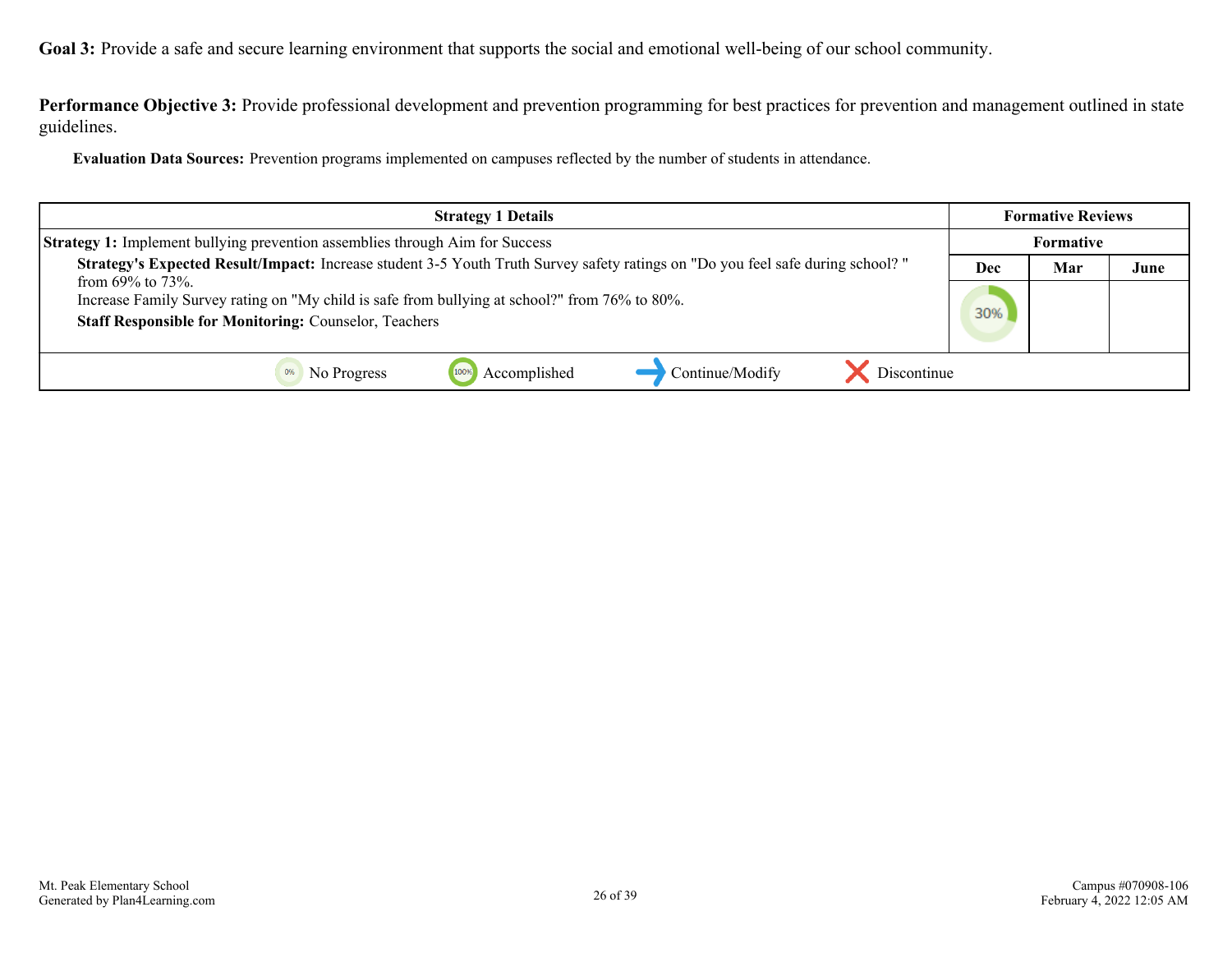**Performance Objective 4:** Implementation of active Diversity Council to celebrate the power of diversity, as listed in the District's cultural tenets.

**Evaluation Data Sources:** Diversity Council feedback

| <b>Strategy 1 Details</b>                                                                                                                                     |           | <b>Formative Reviews</b> |      |
|---------------------------------------------------------------------------------------------------------------------------------------------------------------|-----------|--------------------------|------|
| Strategy 1: Student Committee will meet bi-monthly to plan ways to celebrate various cultures through the Mt Peak classes and in the                          | Formative |                          |      |
| building.                                                                                                                                                     | Dec       | Mar                      | June |
| Strategy's Expected Result/Impact: Increase family engagement on YT.<br>2021<br>60%<br>2022<br>63%<br><b>Staff Responsible for Monitoring: Mt. Peak Staff</b> |           |                          |      |
| Accomplished<br>Continue/Modify<br>Discontinue<br>No Progress<br>100%                                                                                         |           |                          |      |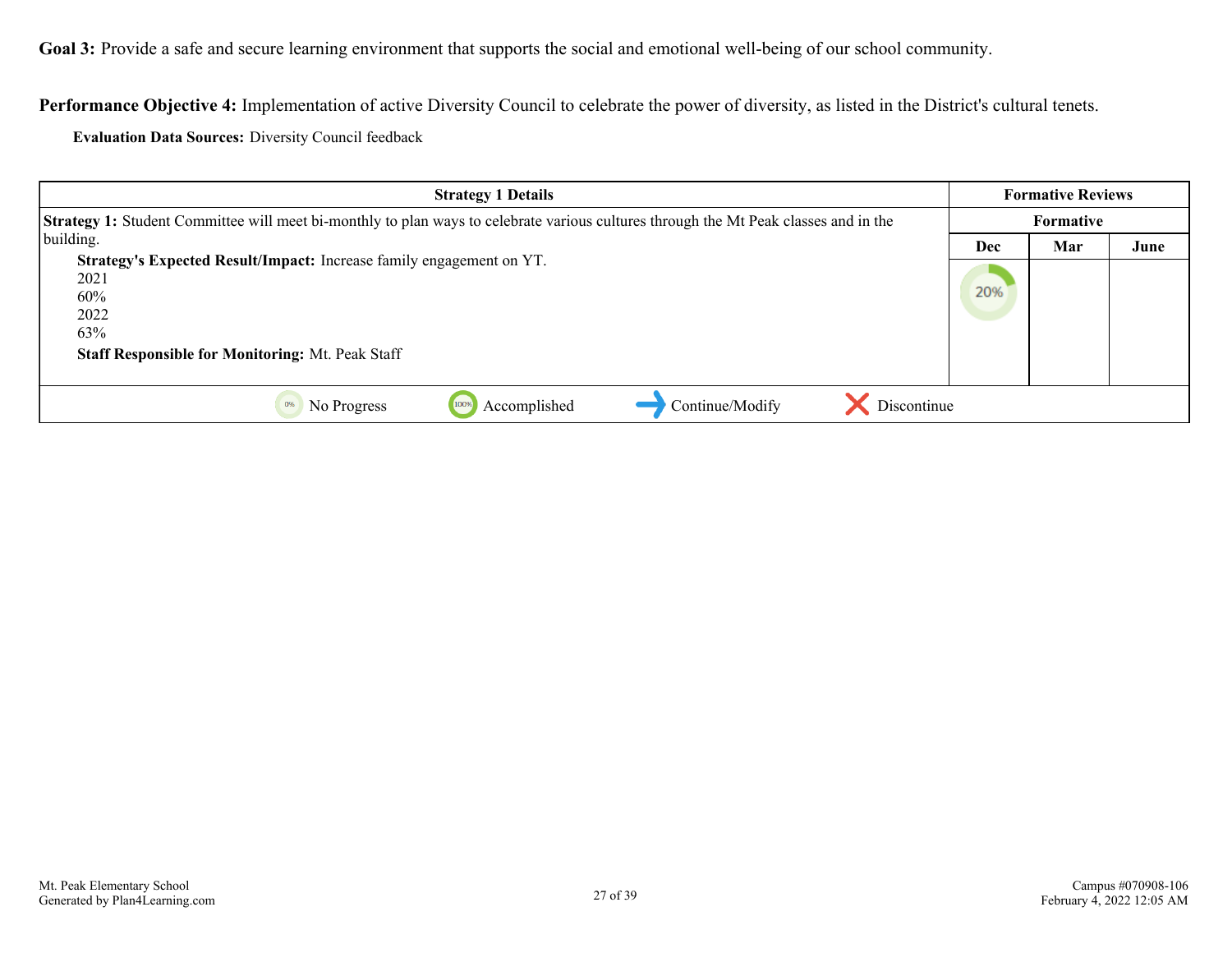<span id="page-27-0"></span>Goal 4: Facilitate budget process and building designs through allocated district resources that foster flexible and innovative learning spaces.

**Performance Objective 1:** Develop a comprehensive facilities plan to guide financial decisions related to future site acquisitions, new construction, and renovation of existing facilities with 100% within or under budget.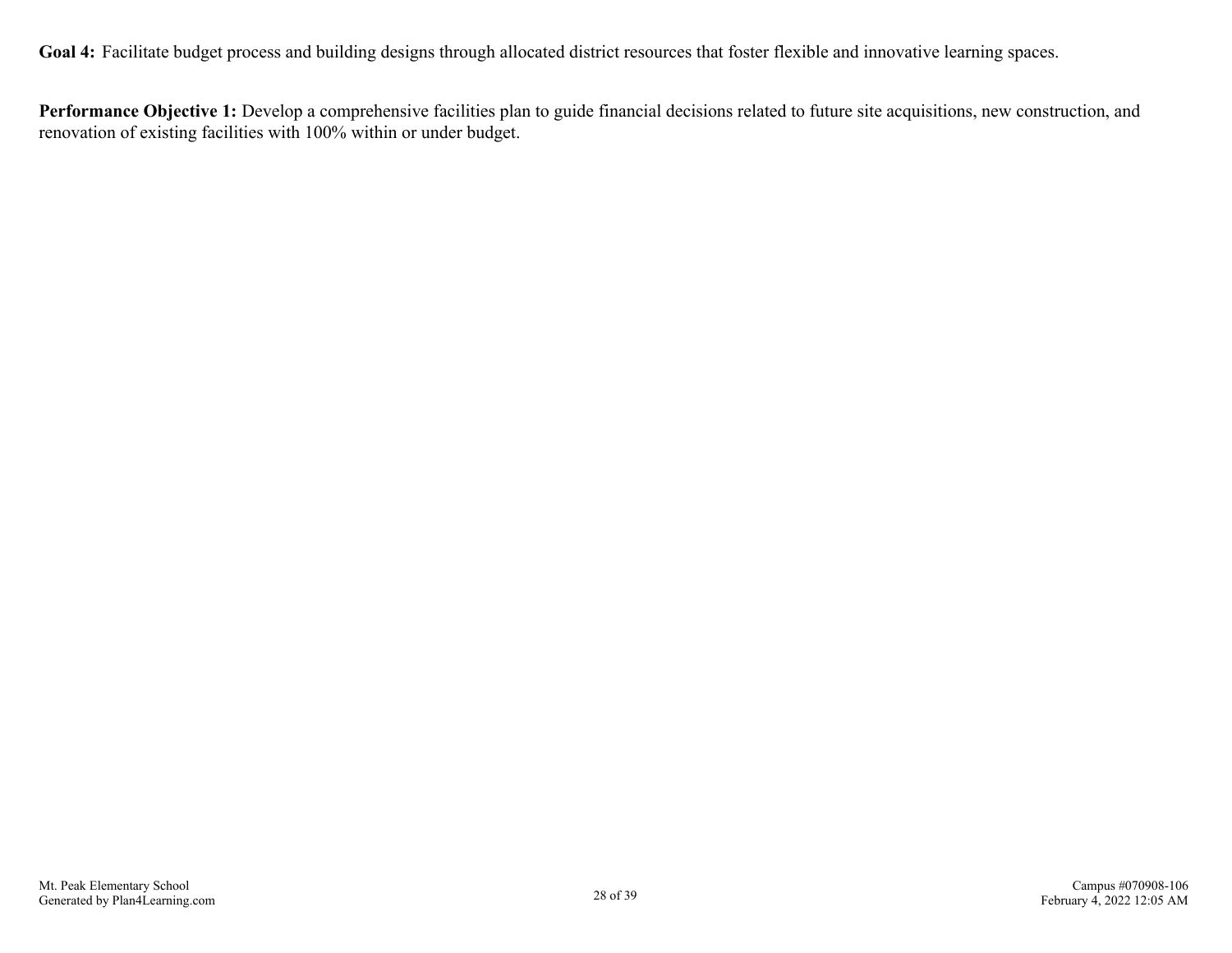**Goal 4:** Facilitate budget process and building designs through allocated district resources that foster flexible and innovative learning spaces.

**Performance Objective 2:** Develop a budgeting process to guide financial decisions related to instructional design and engagement resulting in a 1% reduction in cross-function transfers and a fund balance percentage above 30% (exclusive of the amount of the TIRZ transfer).

| <b>Strategy 1 Details</b>                                                                            | <b>Formative Reviews</b> |  |      |
|------------------------------------------------------------------------------------------------------|--------------------------|--|------|
| <b>Strategy 1:</b> Develop a budget and align financial expenditures to campus goals.                | <b>Formative</b>         |  |      |
| Strategy's Expected Result/Impact: 0 Cross-Function Transfers is Expected for the 21-22 school year. | Mar<br>Dec               |  | June |
| <b>Staff Responsible for Monitoring: Secretary, Principal</b>                                        |                          |  |      |
| Continue/Modify<br>Accomplished<br>Discontinue<br>1009<br>No Progress                                |                          |  |      |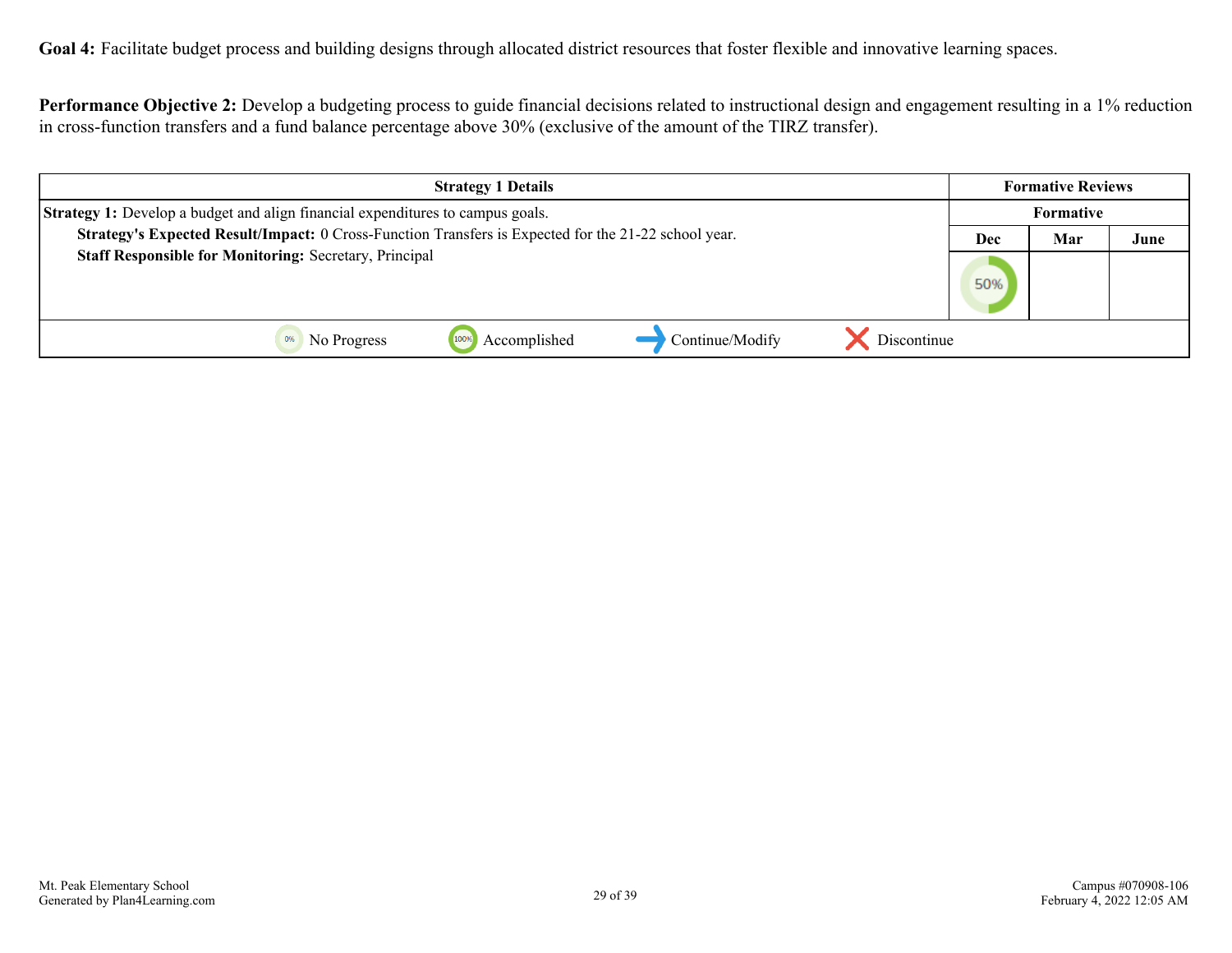**Goal 4:** Facilitate budget process and building designs through allocated district resources that foster flexible and innovative learning spaces.

**Performance Objective 3:** Receive a Superior Rating on the Financial Integrity Reporting System of Texas (the FIRST accountability system).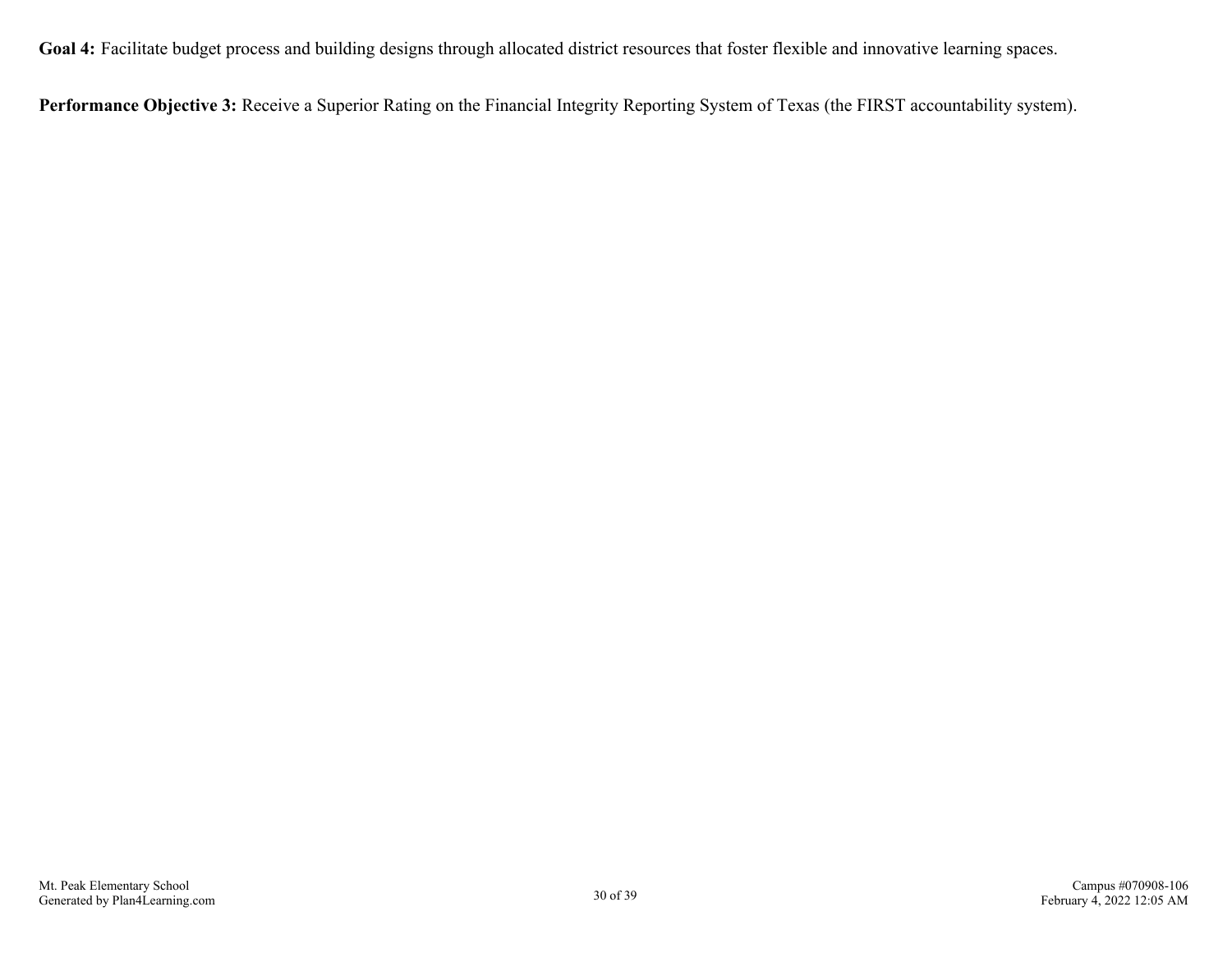<span id="page-30-0"></span>Goal 5: Provide support and resources to cultivate customization and personalization through blended learning opportunities.

**Performance Objective 1:** Deliver a structured professional development plan to support curriculum and technology integration with an increase of 2% of teachers believing the professional development increased the effectiveness of their teaching and learning.

**Evaluation Data Sources:** Anonymous feedback data on all district PD

| <b>Strategy 1 Details</b>                                                                                                                                                                  |  | <b>Formative Reviews</b> |      |
|--------------------------------------------------------------------------------------------------------------------------------------------------------------------------------------------|--|--------------------------|------|
| Strategy 1: Provide structured, timely professional development through iPlan Days, Campus Professional Development, Reading Academy,<br><b>ESL Prep Course, GL Instructional Meetings</b> |  | Formative                |      |
|                                                                                                                                                                                            |  | Mar                      | June |
| Strategy's Expected Result/Impact: Increase of staff satisfaction on YT survey in regards to PD. (I have access to meaningful<br>professional development.)<br>2021<br>80%<br>Goal<br>85%  |  |                          |      |
| Discontinue<br>Accomplished<br>Continue/Modify<br>No Progress<br>100%                                                                                                                      |  |                          |      |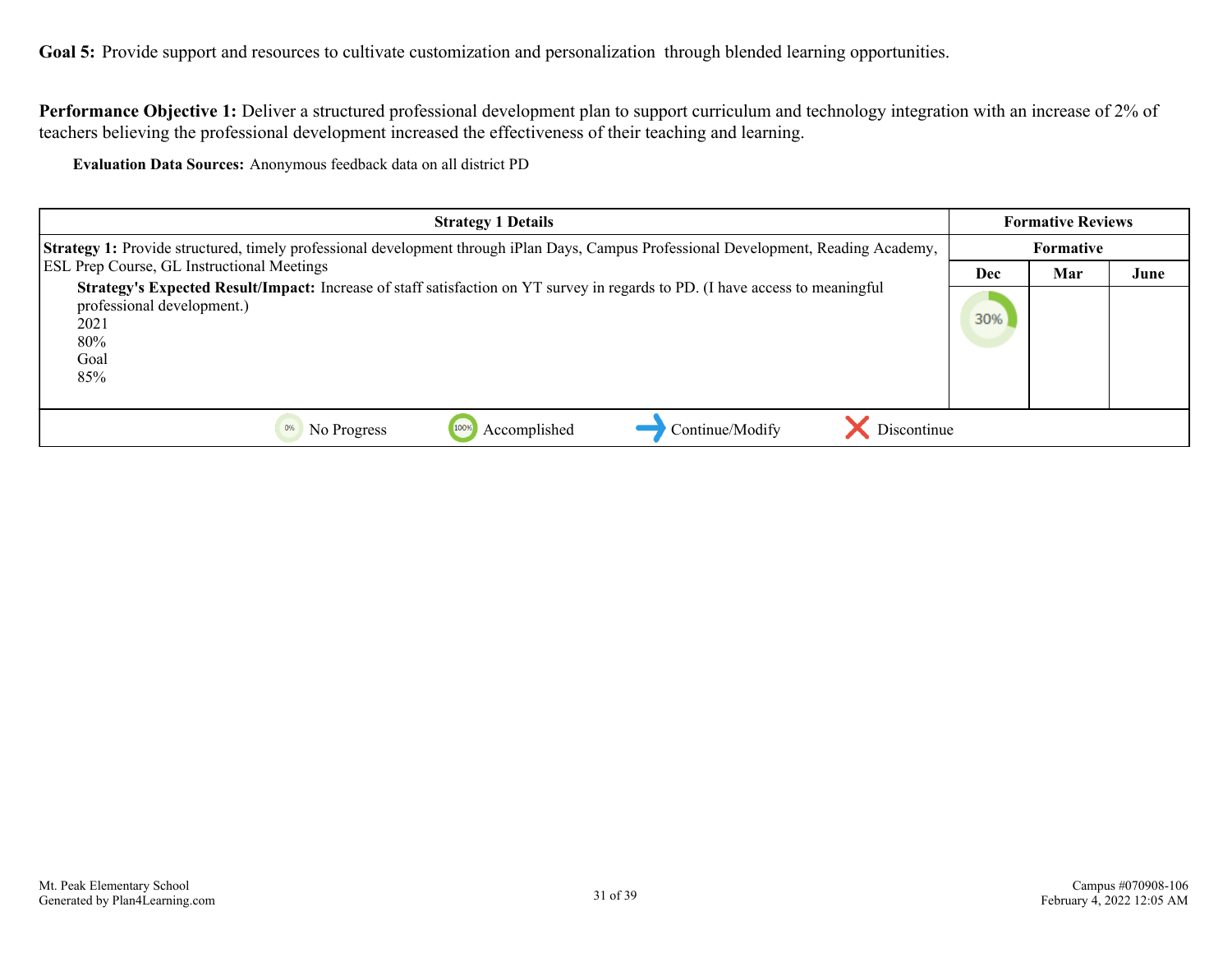Goal 5: Provide support and resources to cultivate customization and personalization through blended learning opportunities.

Performance Objective 2: Provide systems to maximize digital resources for MISD students and staff with a goal to resolve 75% of issues within 24 hours.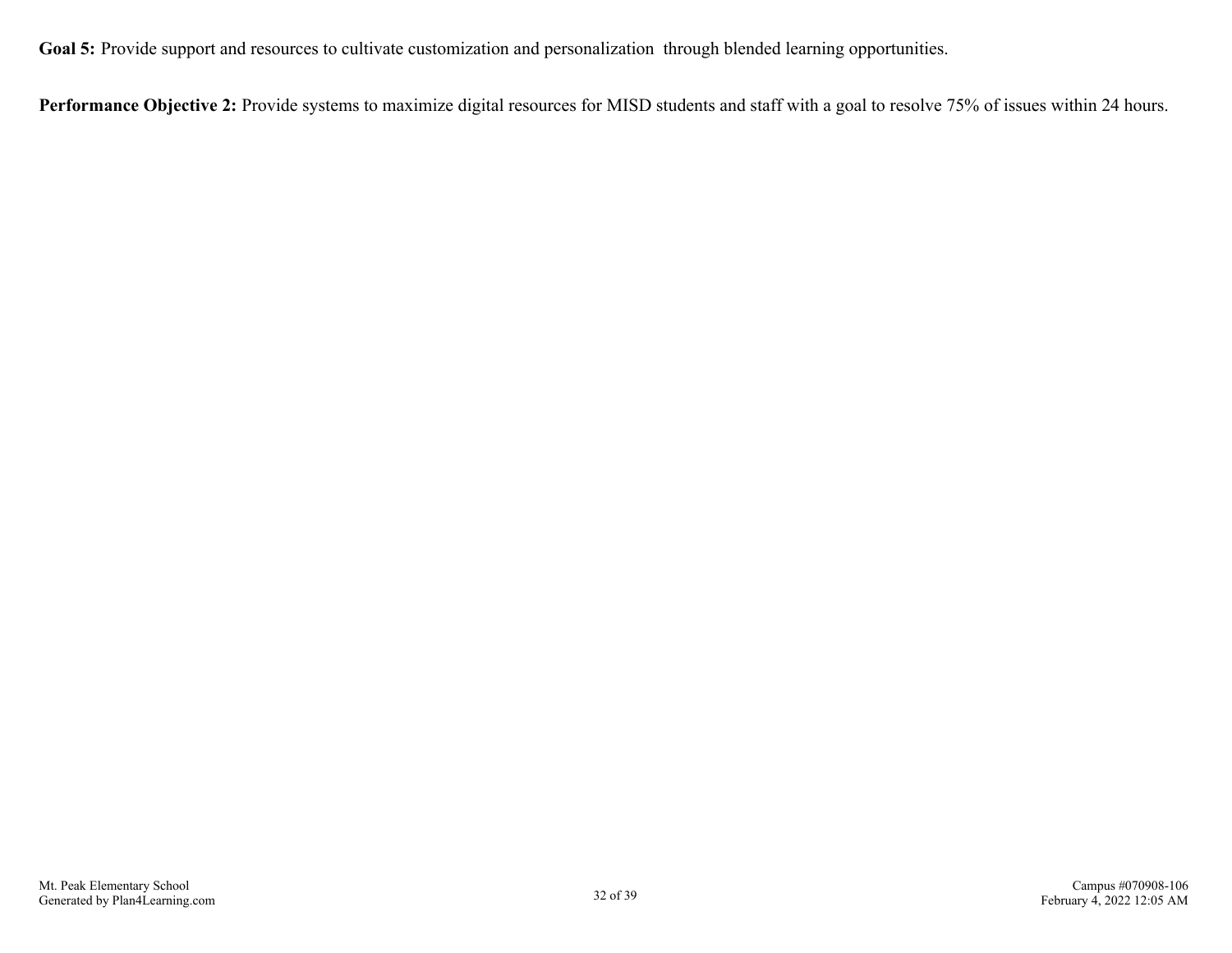Goal 5: Provide support and resources to cultivate customization and personalization through blended learning opportunities.

Performance Objective 3: Develop and implement a plan for the lifecycle of technology resources (e.g. network and physical security infrastructure, end user devices, and software) to anticipate future needs, inform the district budget and future bond referendums to support district goals and standards.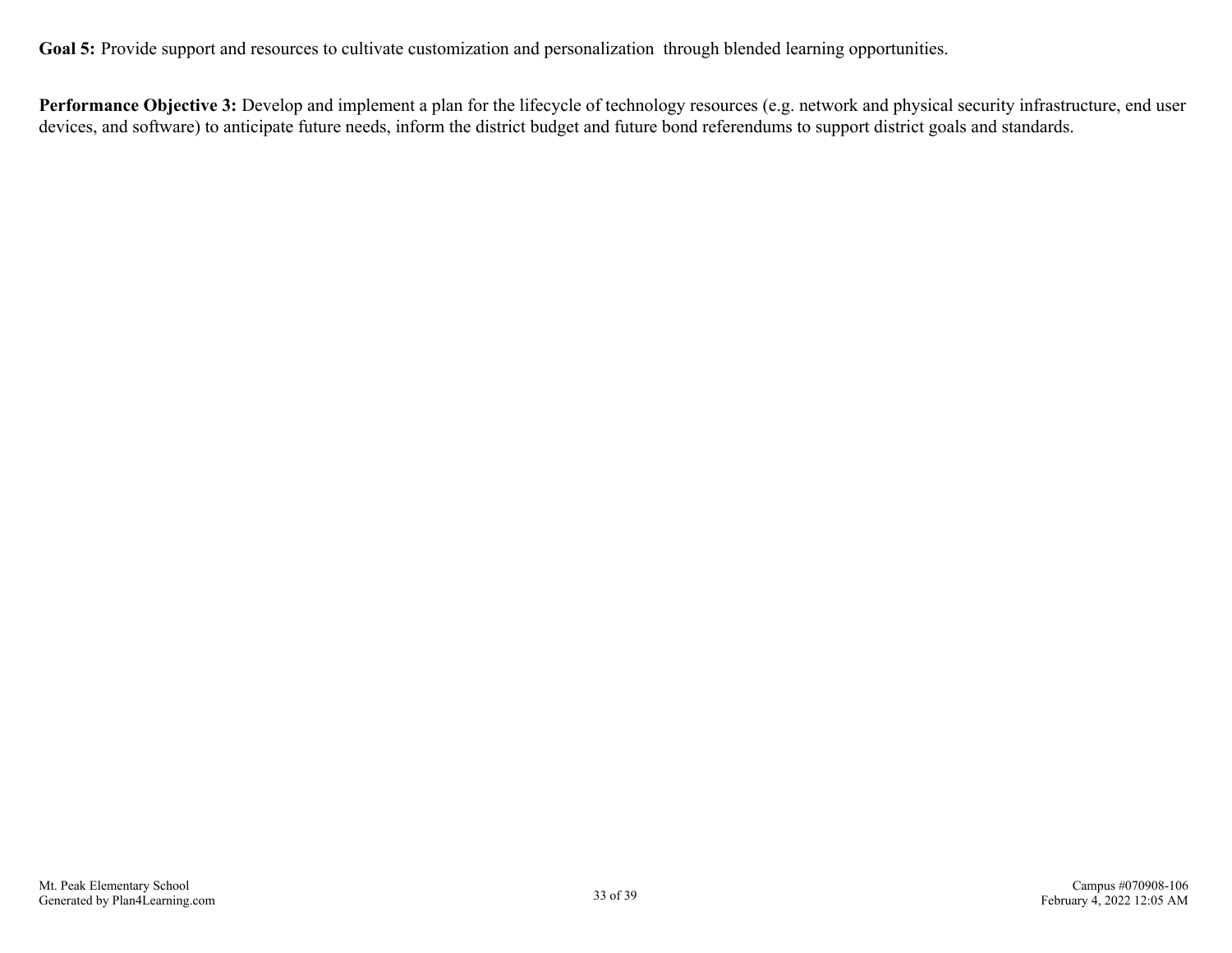<span id="page-33-0"></span>**Goal 6:** Build a strong foundation of the MISD culture through communication and engagement to empower all stakeholders.

**Performance Objective 1:** Promote MISD cultural tenants in our community by highlighting at least four best practices a month aligned with our cultural tenants.

| <b>Strategy 1 Details</b>                                                                                                                                                                                                                                                                          |  | <b>Formative Reviews</b> |      |
|----------------------------------------------------------------------------------------------------------------------------------------------------------------------------------------------------------------------------------------------------------------------------------------------------|--|--------------------------|------|
| Strategy 1: Staff and Student Shout-Outs in Mt. Peak News for Staff and Families. Also promoting MISD cultural tenants on morning                                                                                                                                                                  |  | Formative                |      |
| announcements.                                                                                                                                                                                                                                                                                     |  | Mar                      | June |
| <b>Strategy's Expected Result/Impact:</b> Increase culture score on YT survey for both staff and parents. (My school creates a<br>positive/friendly work environment.)<br>2021 Staff - 92%, Goal - 94%<br>2021 Parents - 94%, Goal - 95%<br><b>Staff Responsible for Monitoring: Administrator</b> |  |                          |      |
| Continue/Modify<br>Discontinue<br>Accomplished<br>No Progress                                                                                                                                                                                                                                      |  |                          |      |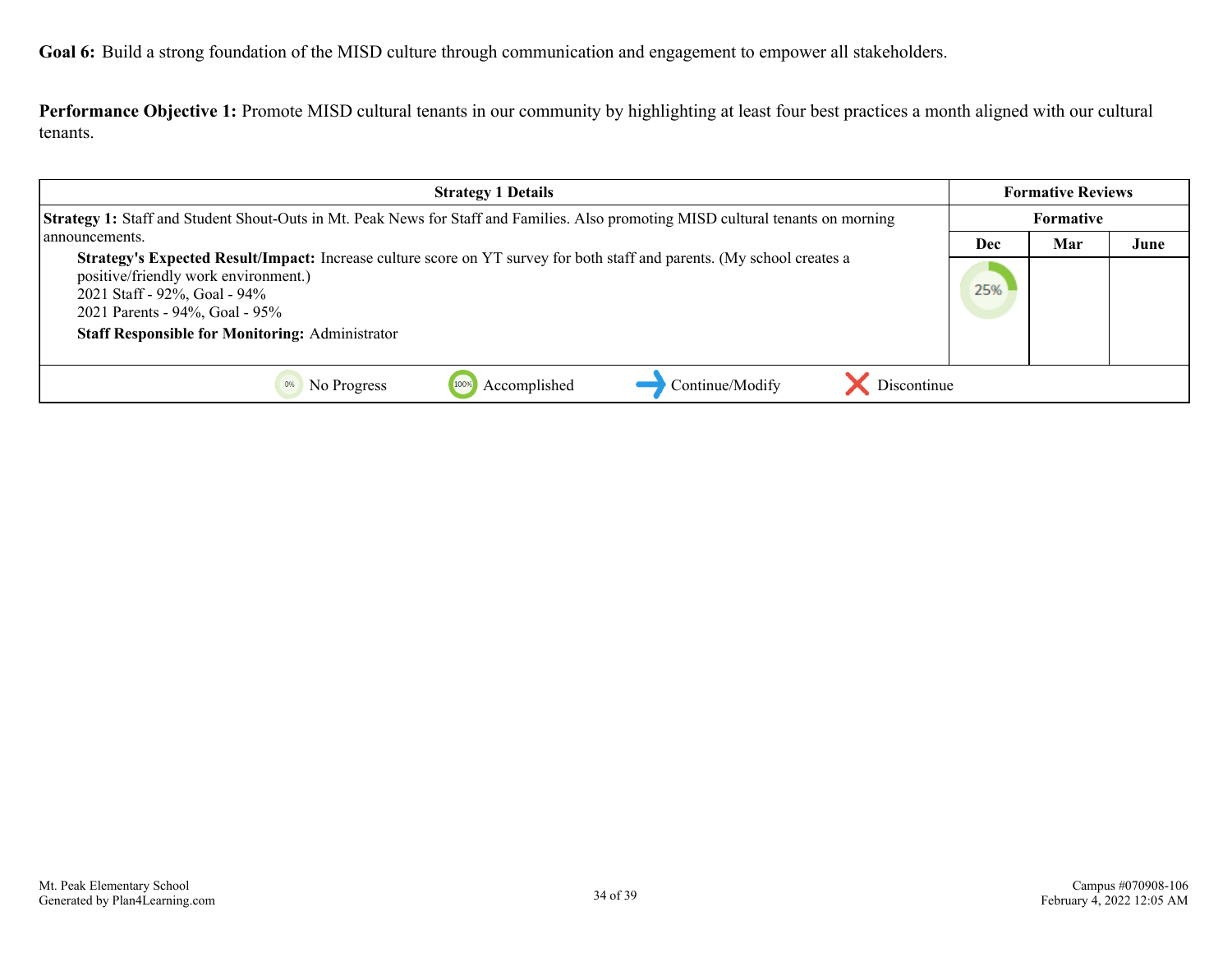**Goal 6:** Build a strong foundation of the MISD culture through communication and engagement to empower all stakeholders.

**Performance Objective 2:** Be aware and collaborate with campuses by meeting with a campus principal twice a month and have weekly campus visits by department staff members.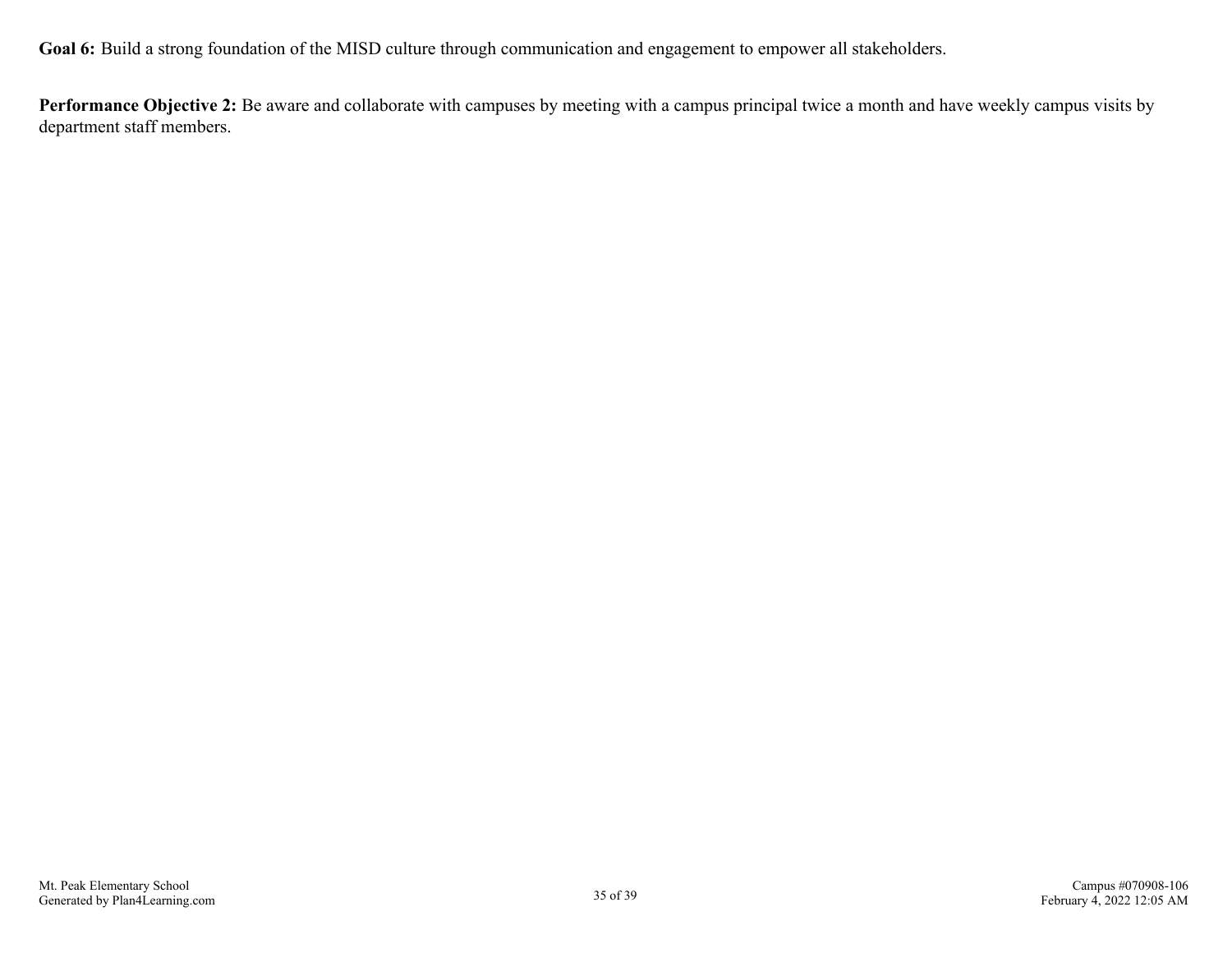**Performance Objective 3:** Manage district website to communicate best with our school community in the most accessible and organized manner through training of all staff who manage website content, by checking and maintaining 100% website compliance, and by improving 2 methods of website accessibility.

| <b>Strategy 1 Details</b>                                                                                                                                                                                                                                                                                                    |  | <b>Formative Reviews</b> |      |
|------------------------------------------------------------------------------------------------------------------------------------------------------------------------------------------------------------------------------------------------------------------------------------------------------------------------------|--|--------------------------|------|
| <b>Strategy 1:</b> Maintain up-to-date campus website.<br>Strategy's Expected Result/Impact: Positive feedback on consistent communication as measured on district survey will increase.<br>YT Family Survey - Engagement (I feel informed about important decisions regarding my school) Increase by 3% from 70% to<br>73%. |  | Formative                |      |
|                                                                                                                                                                                                                                                                                                                              |  | Mar                      | June |
|                                                                                                                                                                                                                                                                                                                              |  |                          |      |
| Continue/Modify<br>Discontinue<br>Accomplished<br>1009<br>No Progress                                                                                                                                                                                                                                                        |  |                          |      |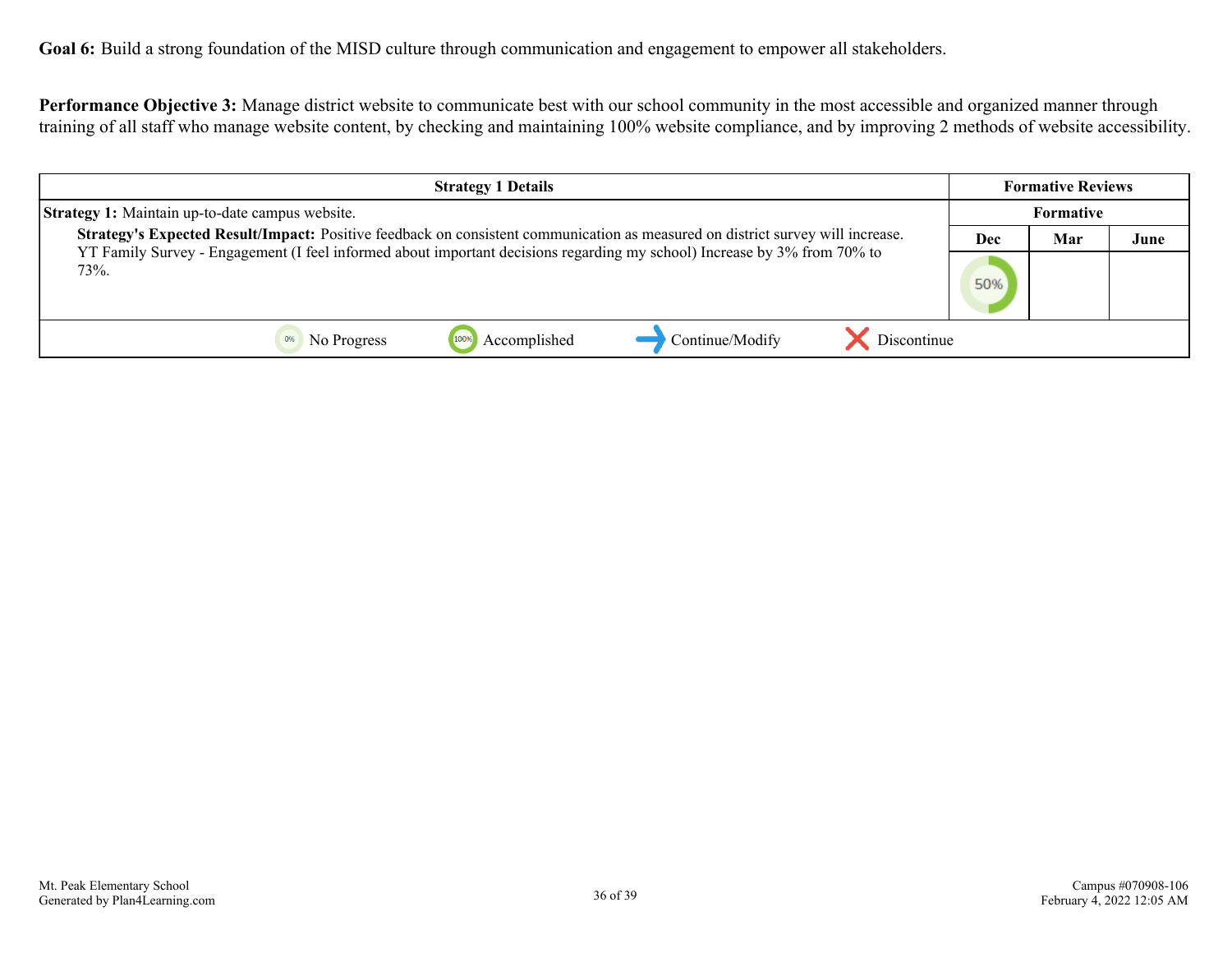**Goal 6:** Build a strong foundation of the MISD culture through communication and engagement to empower all stakeholders.

**Performance Objective 4:** Communicate with the MISD community on a weekly basis to keep information flowing from the district to community members in order to develop trust and transparency.

| <b>Strategy 1 Details</b>                                                                                                                                                         |     | <b>Formative Reviews</b> |      |
|-----------------------------------------------------------------------------------------------------------------------------------------------------------------------------------|-----|--------------------------|------|
| <b>Strategy 1:</b> Each Friday, we will send a campus newsletter, Mt. Peak News to our families through email and to our community through                                        |     | <b>Formative</b>         |      |
| Facebook highlighting Mt. Peak and district happenings. We will have Facebook live events engaging the community by answering questions<br>and notifying them of upcoming events. | Dec | Mar                      | June |
| Strategy's Expected Result/Impact: Positive feedback on consistent communication and feedback as measured on district survey<br>will increase from 72% to 75%.                    |     |                          |      |
| Discontinue<br>Continue/Modify<br>Accomplished<br>No Progress                                                                                                                     |     |                          |      |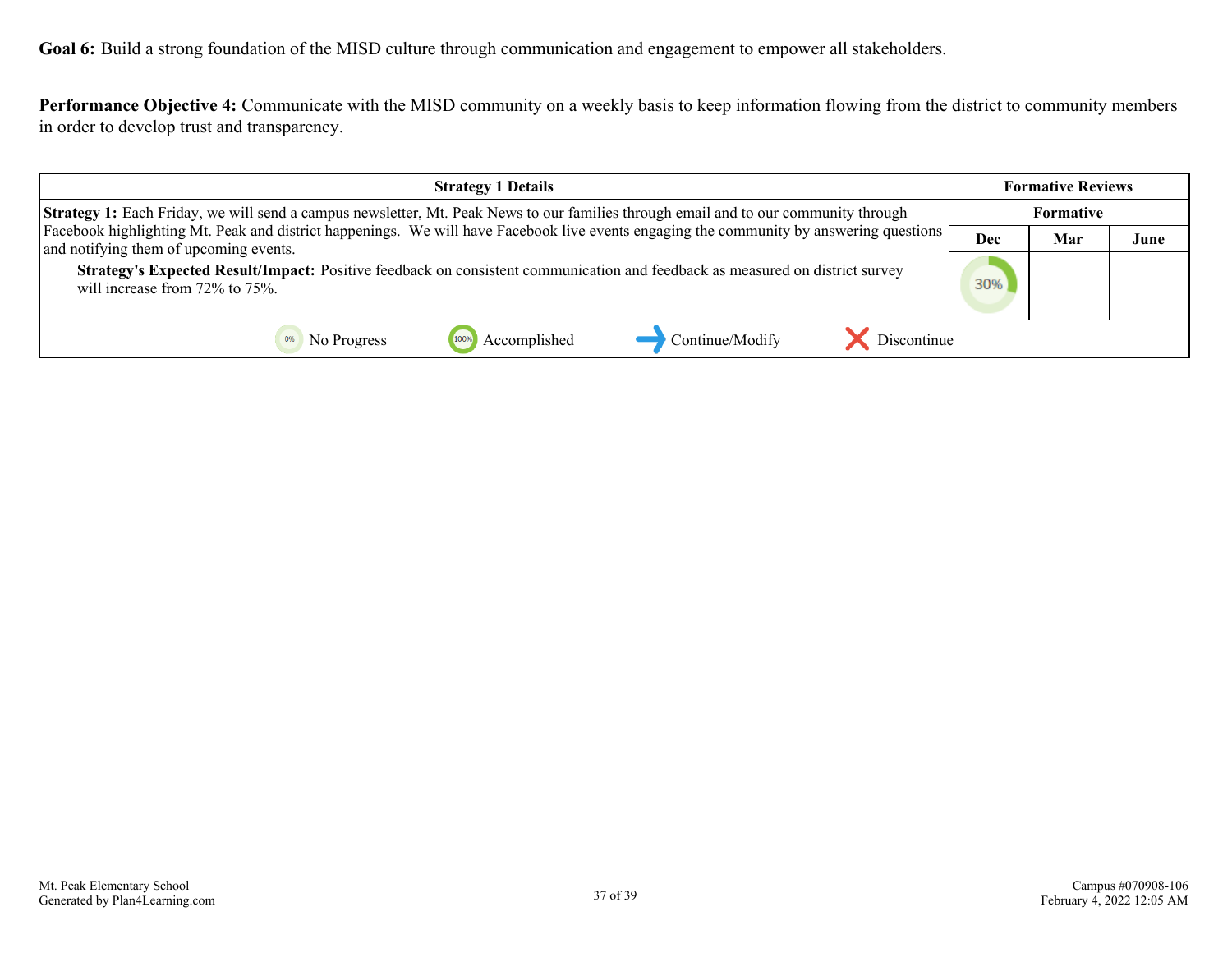# **State Compensatory**

### <span id="page-37-0"></span>**Budget for Mt. Peak Elementary School**

**Total SCE Funds: Total FTEs Funded by SCE:** 1.64 **Brief Description of SCE Services and/or Programs**

### **Personnel for Mt. Peak Elementary School**

| Name                 | Position                             | <b>FTE</b> |
|----------------------|--------------------------------------|------------|
| Abu, Caroline        | Paraprofessional                     | 0.25       |
| Goldthwaite, Melissa | Counselor                            | 0.07       |
| Malone, Shanna       | Social Emotional Learning Specialist | 0.07       |
| Thomas, Candace      | Teacher                              |            |
| Williams, Kimberly   | Paraprofessional                     | 0.25       |